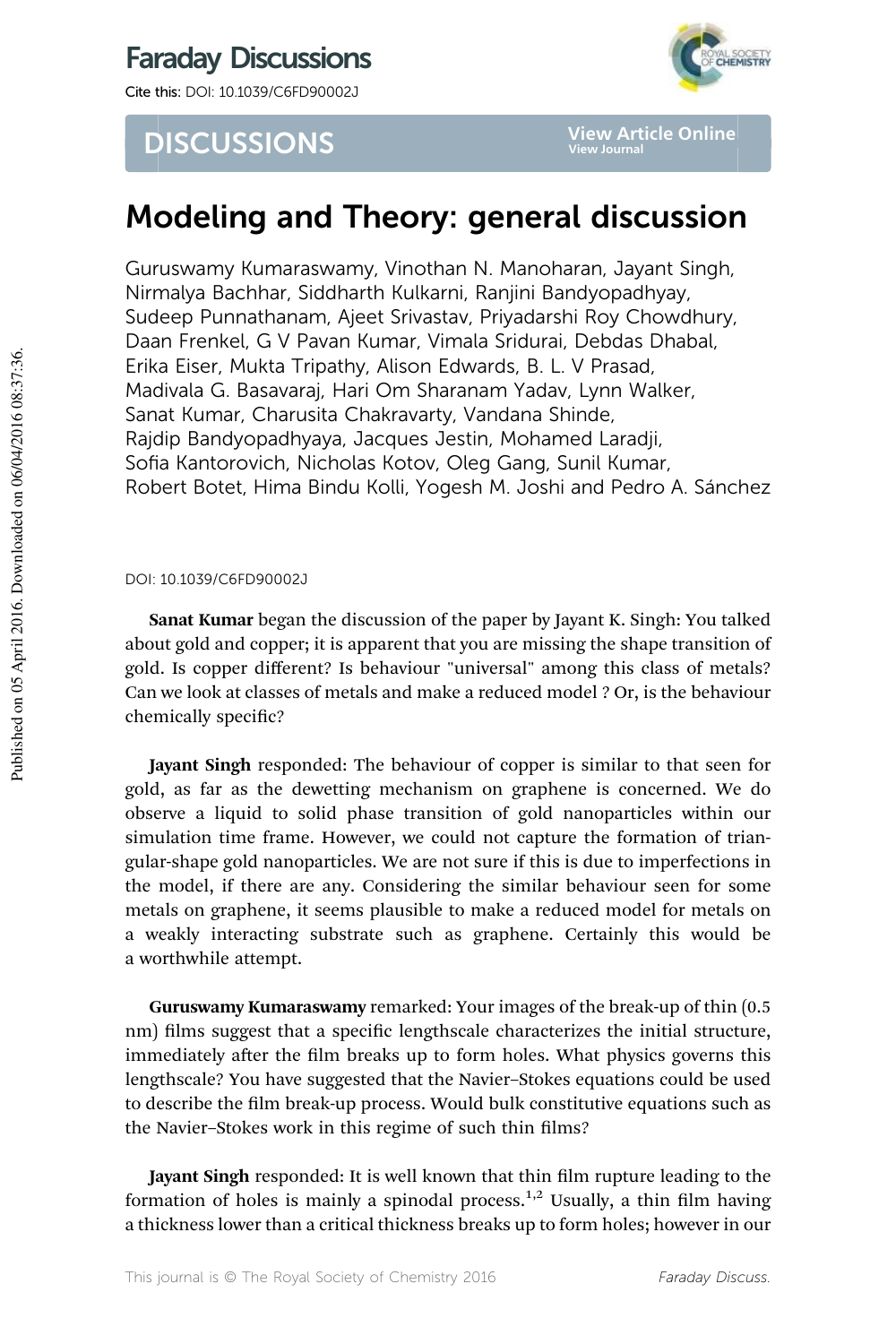case the holes do form initially (most likely due to spinodal instability) but merge to make bigger holes, and later the rim contracts leading to drop formation. This could be attributed to competitive inertial and viscous forces. However at higher thicknesses, such as 10 Å or higher which turns out to be greater than the critical thickness (for crossover behaviour), the viscous forces dominate which is seen in our work. The dewetting behaviour for thicknesses of <0.5 nm, as observed in our work, is also seen for other metallic films,  $3,4$  which is in good agreement with the experimental results.<sup>5</sup> The Navier-Stokes equations may be used to address the dewetting mechanism of the metallic thin film as shown recently by Nguyen et al..<sup>6</sup> The authors used a continuum model (CM) based on a long wave limit of the Navier–Stokes equation and molecular dynamics (MD) simulations to study the breakup of nanometer sized thin Cu rings. The results of the CM and MD were found to be in good agreement.

- 1 T. D. Nguyen, M. Fuentes-Cabrera, J. D. Fowlkes and P. D. Rack, Phys. Rev. E, 2014, 89, 032403.
- 2 A. Atena and M. Khenner, Phys. Rev. B, 2009, 80, 075402.
- 3 X. Li, Y. He, Y. Wang, J. Dong, and H. Li, Sci. Rep., 2014, 4, 3938.
- 4 Y. Li, C. Tang, J. Zhong and L. Meng, J. Appl. Phys., 2015, 117, 064304.
- 5 C. Favazza, R. Kalyanaraman and R. Sureshkumar, Nanotechnology, 2006, 17, 4229.
- 6 T. D. Nguyen, M. Fuentes-Cabrera, J. D. Fowlkes, J. A. Diez, A. G. Gonz´alez, L. Kondic and P.

D. Rack, Langmuir, 2012, 28, 13960.

Debdas Dhabal addressed Jayant Singh: Upon heating at 1073 K, what is the reason behind the apparent lack of hole formation in the case of the 10  $\AA$  film? Whereas, hole formation is observed in the 5 angstrom film. Fig. 5 in your paper shows that in the case of the 10  $\AA$  film, the centre of mass (CM) velocity is going towards a negative z-direction up to 30 ps. Does this mean that it is trying to initiate hole formation but somehow it couldn't? If so, why?

Jayant Singh replied: As mentioned in response to the above question, the dewetting behaviour is clearly due to the competing forces. At higher thickness viscous forces dominate over inertial forces leading to the contraction behaviour without any hole formation.<sup>1</sup> This type of dewetting behaviour for thicknesses of  $\leq$  0.5 nm is also observed for other metallic films.<sup>2,3</sup>

The initial structures for the simulations are generated by placing the gold nanofilm on the surface of the graphene at a vertical distance of 0.3 nm. During the first 30 ps the film adjusts itself by moving towards the surface, which results in the negative velocity of the CM in the z-direction. Similar behaviour is seen for all film thicknesses. Hence, the movement of the CM in the negative z-direction does not indicate hole formation.

Daan Frenkel commented: I notice that the position of the maximum of the free energy barrier for cluster nucleation (Fig. 8 in your manuscript) is almost independent of temperature, even though the temperature changes by more than 30%.

This is not the behaviour that one would expect on the basis of classical nucleation theory, and I wonder if there is a simple explanation for the observed behaviour.

<sup>1</sup> N. Péron, F. Brochard-Wyart and H. Duval, Langmuir, 2012, 28, 15844. 2 X. Li, Y. He, Y. Wang, J. Dong, and H. Li, Sci. Rep., 2014, 4, 3938.

<sup>3</sup> Y. Li, C. Tang, J. Zhong and L. Meng, J. Appl. Phys., 2015, 117, 064304.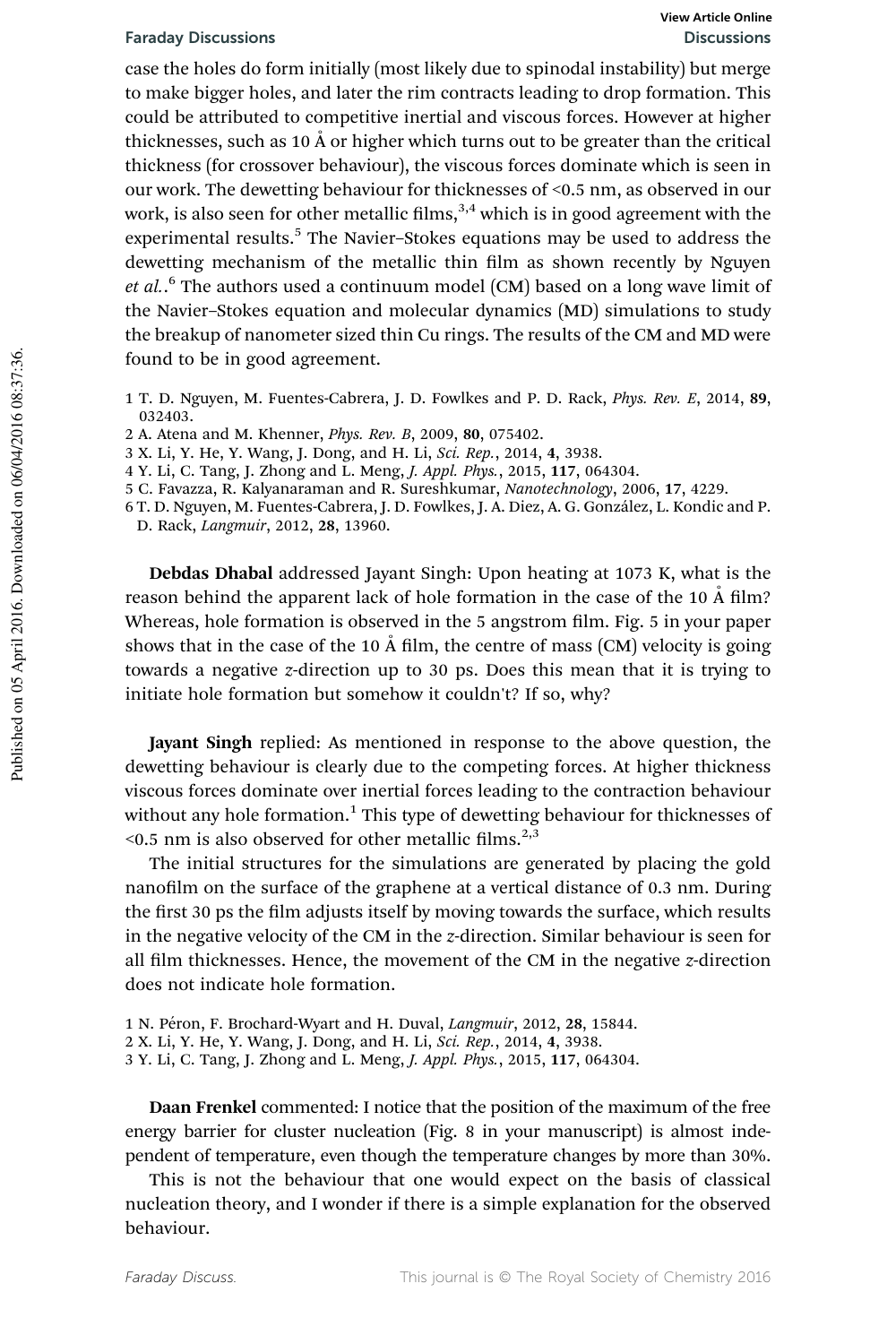Jayant Singh replied: The individual size of the cluster used in the study is 2 nm. The cluster size in Fig. 8 of the manuscript is the number of such particles in the cluster. The position of the maximum of the free energy barrier is not constant, and is found to vary slightly. For example, the critical cluster size is approximately 7, 8, 9, 7, and 7 at 673 K, 773 K, 873 K, 973 K, and 1073 K, respectively. Certainly, there appears to be some competing effects contributing to the unexpected behaviour of the critical cluster size. Unfortunately, with the current data from our simulation we cannot compare the nucleation behaviour observed in our case with classical nucleation theory. However, it will be investigated rigorously in our next work.

Mohamed Laradji remarked: Graphene sheets are characterized by a high bending elastic modulus. How are the dewetting kinetics affected by the bending modulus of the substrate?

Jayant Singh answered: It has already been shown in previous studies of bilayer systems that the elastic strain energy required to deform the top layer decreases when the bottom layer is changed from a rigid to viscoelastic layer.<sup>1-4</sup> Hence, we believe that a bending elastic modulus would certainly affect the dewetting behaviour of the gold film, which needs to be explored in future work.

1 S. Kumar and O. K. Matar, J. Colloid Interface Sci., 2004, 273, 581.

- 2 A. E. Hosoi and L. Mahadevan, Phys. Rev. Lett., 2004, 93, 137802.
- 3 D. Bandyopadhyay, A. Sharma and V. Shankar, Europhys. Lett.,2010, 89,36002.
- 4 B. Ray, G. Biswas and A. Sharma, Phys. Fluids, 2012, 24, 082108.

Hari Om Sharanam Yadav asked: What would be the effect of any additive such as some ligands or lattice defect on dewetting?

Jayant Singh responded: There is no simple answer as it depends on the order of roughness created by the lattice or additive. Lattice defects or the roughness of a substrate can change the dewetting behaviour significantly. For example, creating roughness such as pillar height and gaps on the surface may increase the dewettability of the substrate. Thus, detachment of the metallic droplet from the substrate can be tuned by patterning the substrate. We haven't yet looked into the role of such patterns in the current work. However, it has been explored for a Cu film on graphene. $1$ 

1 X. Li, Y. He, Y. Wang, J. Dong and H. Li, Scientific Reports, 2014, 4, 3938.

Priyadarshi Roy Chowdhury communicated: What is the burn-in period of the simulations associated with your work mentioned in this paper?

Jayant Singh communicated in reply: Assuming the heating of the film is the 'burning period' for the dewetting study, we carried out the simulations for 2 ns for all the thicknesses considered in our study.

Daan Frenkel opened the discussion on the paper by Achille Giacometti:† As you correctly point out in your paper, it is usually impossible to make the pitch of

<sup>†</sup> Achille Giacometti's paper was presented by Hima Bindu Kolli, University of Oslo, Oslo, Norway.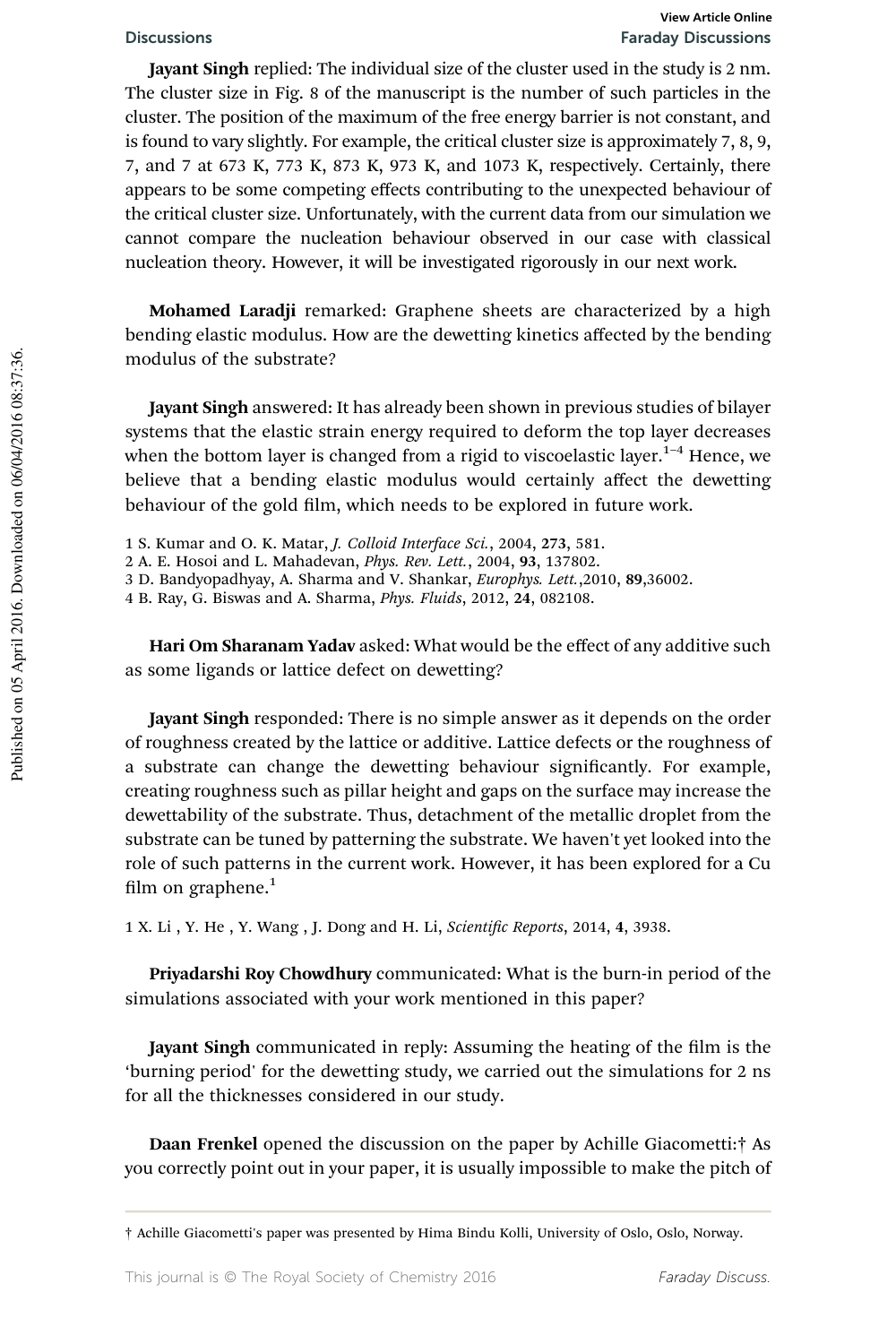a cholesteric phase compatible with the periodic boundary conditions used in a simulation. Hence, simulations tend to probe cholesterics in a twist-free  $(i.e.$ stressed) state.

Can you estimate (e.g. using density functional theory (DFT)) how much this torsional stress would affect the location of the phase boundaries that you have computed?

Hima Bindu Kolli answered: Results on the cholesteric phase reported in the presentation stem from DFT calculations (see page 5, lines 20-25 of the provided paper). Depending on the shape of the particles (as given by  $r$  and  $p$ ), as well as on the packing fraction, estimates of the obtained pitches range from a few hundred to several thousands of units of length (Fig. 5). Hence, in most cases, these values are clearly signicantly larger than the computational box and the torsional effect provided by the cholesteric twist cannot be probed by periodic boundary conditions, as remarked. The above estimates were obtained by using a DFT hinging upon a second-virial approximation. Increasing precision could be achieved by extending the calculation to account for the third virial coefficient, along the lines suggested in our previous work (Ref. 24 in the manuscript). We plan to do this in a future contribution.

The presented phase diagrams reported in Fig. 6 and 9 only deal with the screw-like phases. Here, unlike the cholesteric phase, the pitch of the phase is of the order of the pitch of the particle  $p$ , that is, a few units. In this case, the periodic boundary conditions are perfectly compatible with the phase, so we expect the estimates for the location of the phase boundaries reported in Fig. 6 and 9 to be very reliable. Of course these phase diagrams do not include the cholesteric phase explicitly. However, we have made progress in the direct simulation of the cholesteric phase by embedding the system between two parallel plane hard walls, as alluded to on page 13, lines 5-10. These preliminary results<sup>1</sup> indicate that i) the screw-like and the cholesteric phase are mutually exclusive; ii) the whole regions indicated by N\* in the phase diagram reported in Fig. 6 and 9, are cholesteric phases. There is also a recent preprint by Dussi and Dijkstra<sup>2</sup> that reports similar simulations obtaining a cholesteric phase for a different, but similar in spirit, particle model.

1 part of an oral communication entitled "Self-assembly of hard helices: cholesteric and screw-like, nematic and smectic, phases" given at the XII International Conference on Materials Chemistry, York, England, 20-23 July 2015.

2 S. Dussi and Marjolein Dijkstra, 2015, http://arxiv.org/abs/1511.09318.

Nicholas Kotov asked: What would be the difference in structure of the cholesteric phase as well as the phase diagram between hard and soft helices? Why and how is it different?

Hima Bindu Kolli responded: We would not expect significant qualitative differences between the structure of the cholesteric phase as formed by hard or soft helices. This should hold true in particular if one considers soft helices still interacting between themselves with short-range repulsive interactions. These expectations are based on past experience with soft short-range repulsive rod-like particles as compared to hard rod-like particles, $^1$  as well as on numerical simulations we are currently carrying out in which the bead–bead interaction is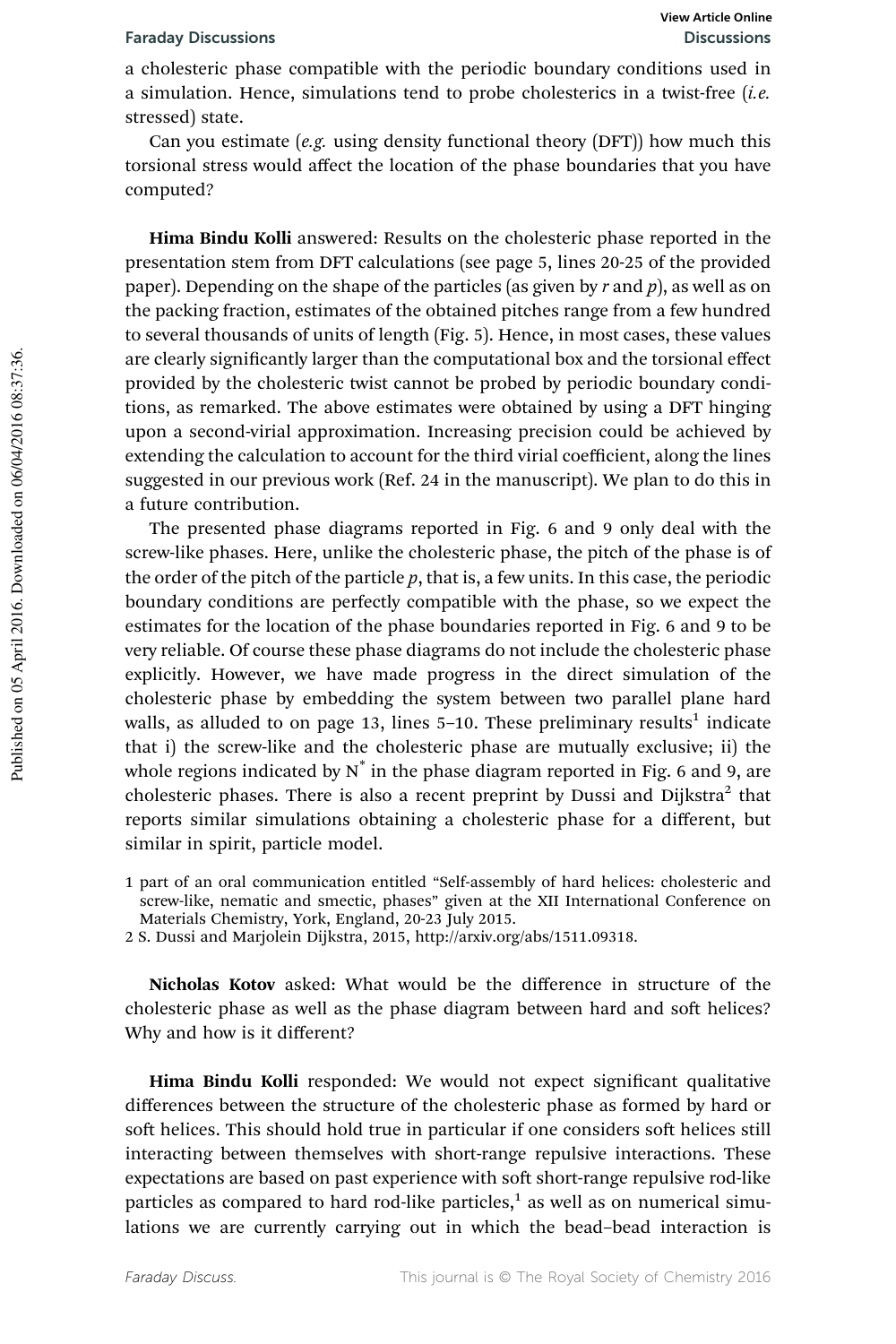changed from hard-sphere-like to soft repulsive (specifically, Weeks-Chandler-Andersen-like, *i.e.* the repulsive part of the properly shifted Lennard-Jones potential energy function). The addition of attractive interactions is again expected not to alter the main qualitative features of the structure of the cholesteric phase but they will have a role in modifying the value of the pitch as well as the location of the isotropic–cholesteric phase transition.

1 e.g. G. Cinacchi, L. De Gaetani and A. Tani, Phys. Rev. E, 2005, 71, 031703.

Vimala Sridurai said: In liquid crystal systems with high chirality, Blue phases with microscopic cubic symmetry which are optically isotropic but show birefringence are obtained between the isotropic and the cholesteric phases.

So, were any such phases encountered in your studies? And one humble comment. While presenting the phase diagram, you mentioned various liquid crystalline phases like isotropic, nematic, smectic and so on. Typically in liquid crystal physics, the isotropic phase is not considered as a liquid crystalline phase. As liquid crystalline phases are mesophases between the isotropic and crystal phases.

Hima Bindu Kolli answered: In our simulations, performed using Periodic Boundary Conditions (PBCs) and not-large-enough systems, we could not find phases with long-scale periodicity, like the cholesteric phase and Blue Phases. In such simulations the isotropic phase was followed, at higher density, by a nematic phase with a uniform director. However, both second-virial Density Functional Theory (reported in the paper) and recent simulations where the PBC constraint was relaxed along one direction (Ref. 36 in the manuscript), showed that the liquid crystal phase following the isotropic phase is indeed cholesteric (see my above reply to Daan Frenkel's question). Likewise, we cannot exclude that, at least for some of our systems, Blue Phases can exist between the isotropic and the cholesteric phase. However, their identification may pose significant problems because of their 3-dimensional periodicity and especially their stability range, which is usually very narrow. We concur that this would be a very interesting study that is left for further investigation.

Daan Frenkel asked: The 'screw phase' of helical particles is fascinating and may have exciting dynamical properties. In particular, the translation–rotation coupling will be extremely large.

Hence, one could imagine that a helical 'tracer' particle with a dipole moment perpendicular to its axis could be 'propelled' by (rotating) micro-wave radiation. Are you aware of any studies of such effects and, if not, is this something that you could study by simulation?

Hima Bindu Kolli replied: We very much appreciate this comment. While we did not consider this very interesting possibility, nor are we aware of any studies of such helical tracer particles, an analysis of the dynamical properties would indeed be very exciting and is very high on our agenda. Imagine having a well equilibrated system of hard helices in a screw-nematic phase. Then imagine randomly selecting one of the helices and start spinning it about its own axis. This could be achieved, for instance, using the trick that you have suggested. According to our predictions on the translational–rotational coupling, we could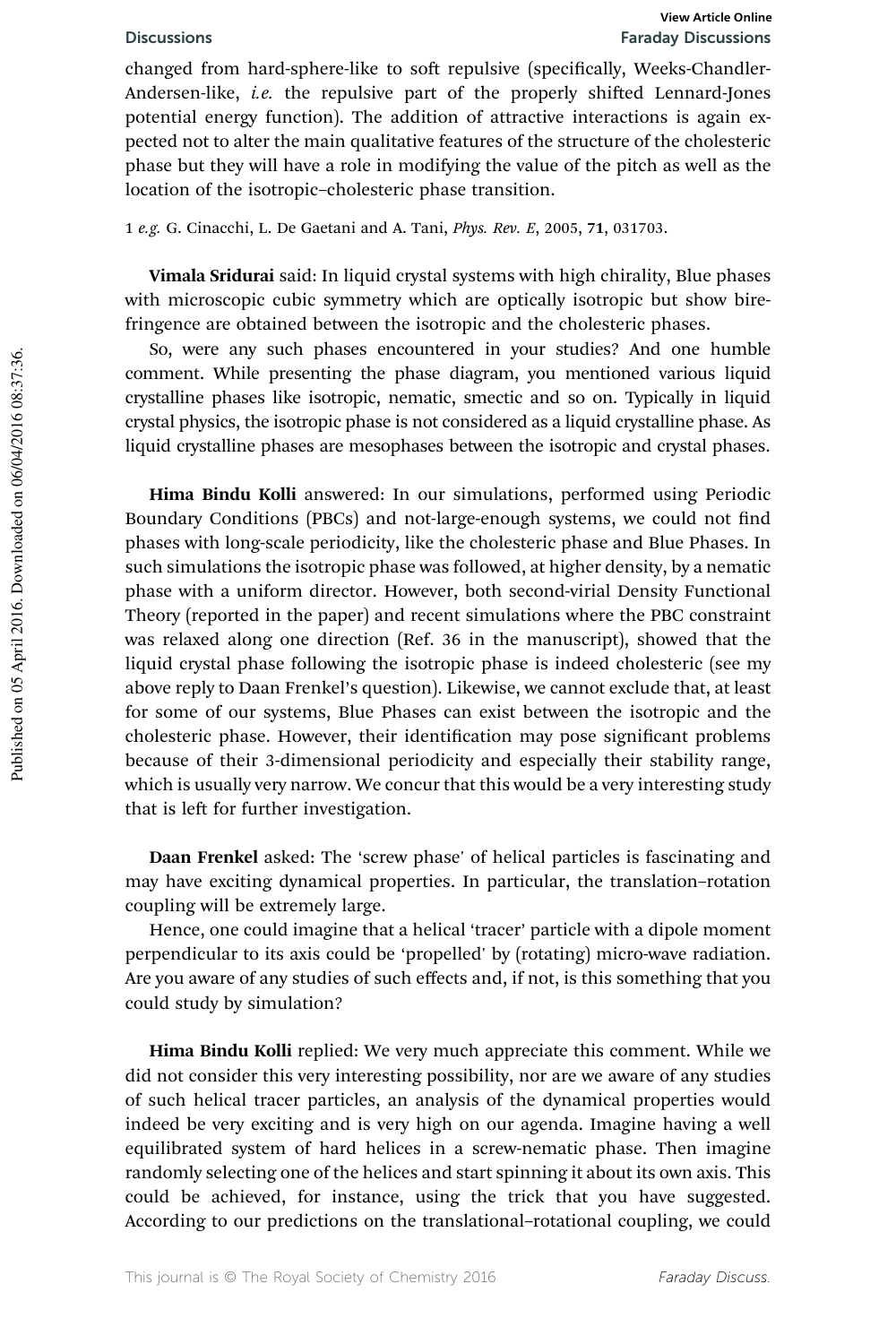### **Faraday Discussions Discussions Discussions**

expect the helix to move like a "nut in a bolt". How and how fast this motion would be achieved is inherently interesting.

Charusita Chakravarty communicated: 1. The papers show phase diagrams for hard helices. Soft spheres are well-studied. Can the authors comment on a way to add a simple softness parameter and the effect on the phase diagram? 2. While biological peptides may not fit the models here, well-developed methods for synthesising peptides and peptido-mimetics exist. Could these be adapted to fit the models studied here, especially to generate the smectic phases?

Hima Bindu Kolli communicated in reply: 1. Indeed, there are several issues related to this question. We did consider soft repulsive potentials in a few particular representative cases and found almost identical results. We expect this to be a general feature with possibly only minor changes in the exact locations of the phase boundaries. In addition, we also implemented successive umbrella sampling grand-canonical calculations, patterned after a similar calculation on sphero-cylinders, $<sup>1</sup>$  with finite repulsive energy. This clearly introduces a depen-</sup> dence on temperature that can eventually be eliminated by sending this energy to infinity to recover the hard-core potential. This procedure is necessary to account for the extremely low insertion probability of hard helices at high density. A related interesting case, that we plan to tackle soon, hinges on the addition of a charge to hard helices within a DLVO description, that introduces a softness related to the Debye screening length of the DLVO potential.

2. Helical peptides can form liquid crystal phases; a well studied system is poly(gamma-benzyl-L-glutamate), which exhibits nematic and, if monodisperse, also smectic phases. This and other helical peptides, as well as other types of helical polymers, are possible candidates for the formation of the phases observed for our model helices. However, the existence of azimuthal correlations with the same periodicity of the peptide helix (less than one nm), which would be a signature of such phases, may be difficult to prove.

1 R. Vink, S. Wolfsheimer and T. Schilling, J. Chem. Phys., 2005, 123, 074901.

Priyadarshi Roy Chowdhury communicated: What is the iteration period of the simulation associated with your paper?

Hima Bindu Kolli communicated in reply: As mentioned in the paper (section II, page 5, top), a typical simulation has about  $3 \times 10^6$  MC steps of equilibration time, followed by an additional  $2 \times 10^6$  MC steps.

Guruswamy Kumaraswamy opened the discussion on the paper by Sudeep Punnathanam: What is the size of the critical nucleus compared to the size of the trough on the rough surface? Does this size ratio play a role in the enhancement of nucleation?

Sudeep Punnathanam answered: The size of the critical nucleus (defined as the number of particles in the nucleus) varies between 50 and 80. Assuming a spherical shape, this corresponds to a diameter of nearly 5 s. The surface is modeled as a sinusoidal wave with an amplitude of 15 s and a wavelength of 30 s.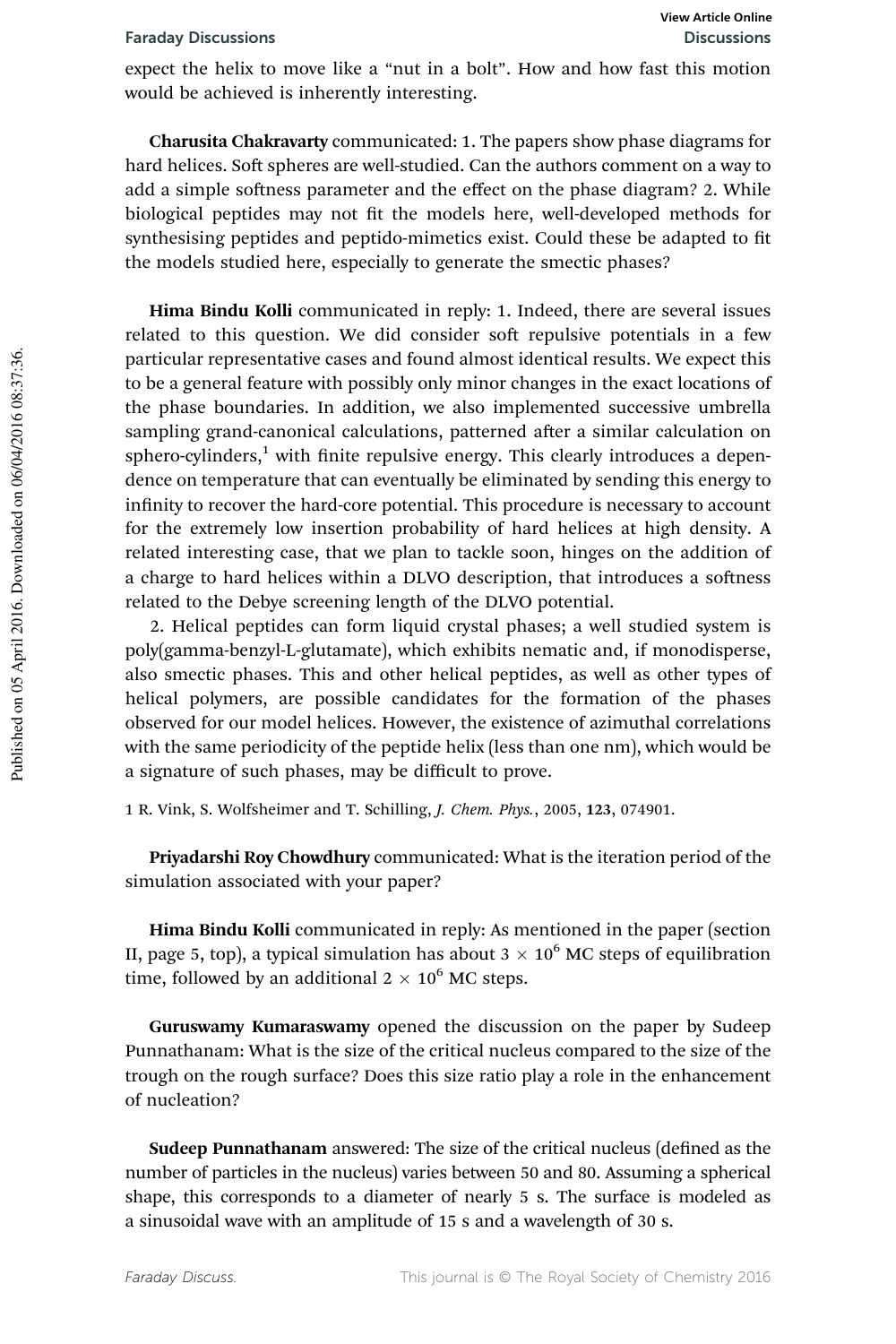Daan Frenkel posed two questions: 1. In your simulations, you find that the effect of nano-wrinkles on crystal nucleation only becomes significant if the range of the attractive particle–wall interaction is larger than approximately 20% of the protein diameter. Can you indicate if this regime is likely to be accessible in experiments? 2. In the simulations of van Meel *et al.* (Ref. 11 of your manuscript) capillary condensation played a key role in enhancing crystal nucleation. In your simulation, you observe enhancement of the particle protein concentration in the troughs of the wrinkles. It is not clear to me if this accumulation can be viewed as capillary condensation.

Sudeep Punnathanam replied: One of the conclusions from our simulations is that enhancement of protein nucleation due to nano-wrinkles can occur if there is sufficient attraction between the wall and the protein molecules. In this work this effect was simulated by increasing the range of the square well interaction. The effect of nano-wrinkles was felt only when the interaction range was 20% of the protein diameter. However, as you are rightly hinting at, this is too large a range for any realistic wall-protein interaction. Reflecting upon your question, another way to simulate an increase in the wall–protein interaction would have been to increase the well depth of the square well interaction while keeping the range at 0.076 times the protein diameter. Still, we felt that our conclusion is experimentally relevant since the range of attraction is limited to a single monolayer of protein molecules at the surface. This formation of a dense monolayer can also be caused by increasing the well depth of the square well. Whether this increase is greater at the troughs of the nano-wrinkles will need further study.

Our comparison of this work with that of van Meel et al. is based on the following similarity. van Meel observed capillary condensation, which is the formation of a liquid (a high density fluid region) inside pores, as the cause for enhanced nucleation. We observed formation of a dense fluid layer at the troughs which in turn enhances nucleation.

Sanat Kumar commented: It is possible that the critical nucleation size depends on the state that you come out of, namely gas vs. liquid. So, at a flat surface you might have nucleation from the gas phase nucleating out; on the other hand, in a pocket there might be liquid and the starting state is quite different. Does the critical nucleus size depend on where you start from? Is the pathway different and therefore is the critical nucleus different in the two cases?

Sudeep Punnathanam responded: The critical nucleus size as well as the nucleation barrier do depend on the initial state. A pocket of liquid will definitely lower the nucleation barrier. Such a situation was observed by van Meel et  $al$ .<sup>1</sup> where a pocket of liquid was formed inside nano-pores due to capillary condensation. In our simulations, there is a dense layer of proteins near the surface. This density is higher near the troughs of the wrinkled surface compared to the regions with zero curvature. This higher density is the reason for the enhanced nucleation rate on the nano-wrinkled surfaces.

1 J. A. van Meel, R. P. Sear and D. Frenkel, Phys. Rev. Lett., 2010, 105, 205501.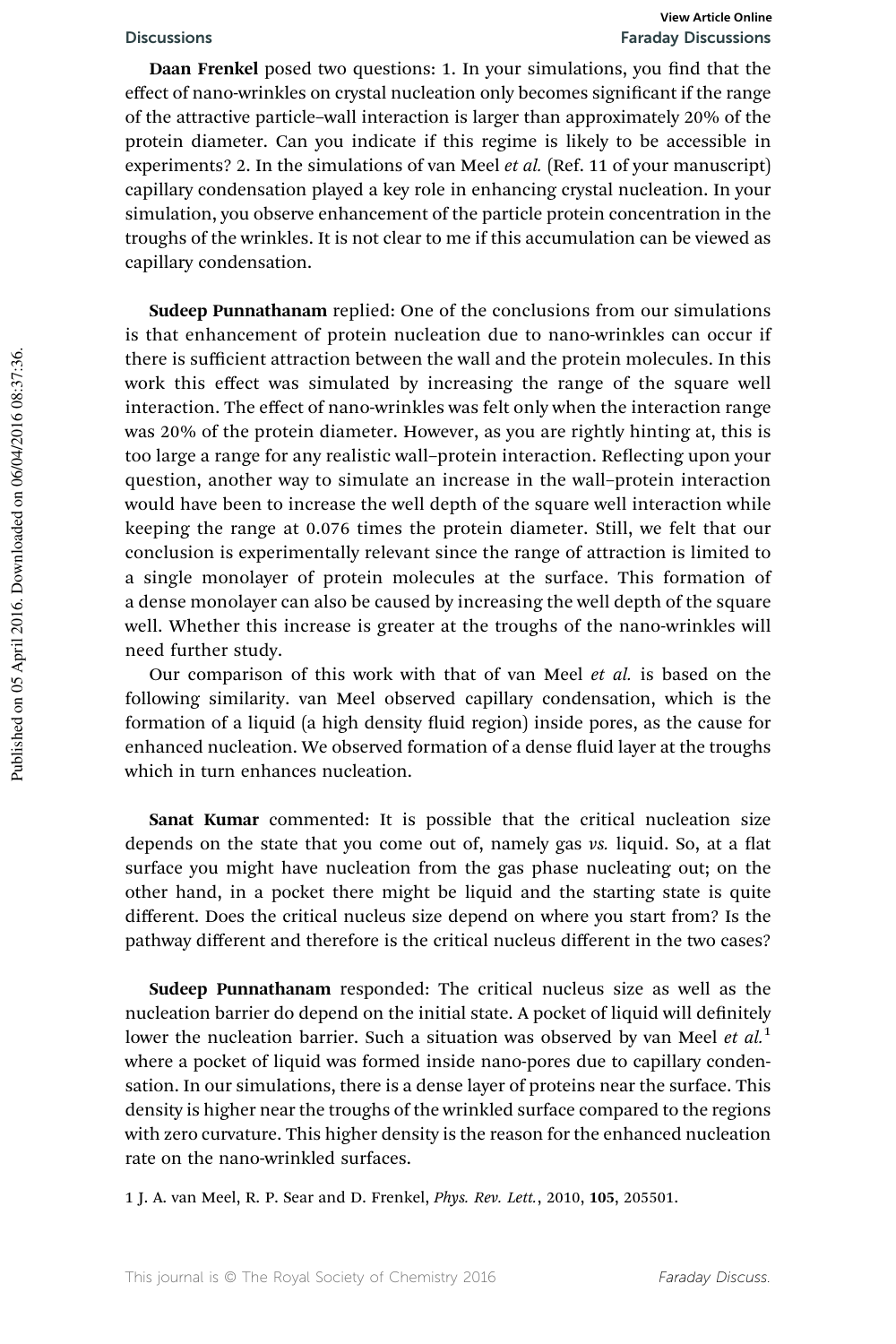### **Faraday Discussions Discussions Discussions**

Sofia Kantorovich remarked: Is there a non-monotonic dependence of the nucleation rate/size of nuclei on the size of the wrinkles?

Sudeep Punnathanam answered: In this study, we haven't investigated the dependence of nucleation rate on the size of the wrinkles. A non-monotonic dependence can be expected when the amplitude and the wavelength of the wrinkles become comparable to the size of the protein molecules. At such conditions, the nucleation rate would be much higher when there is a match between the lattice spacing of the growing crystal nuclei and the wavelength of the wrinkles.

**Daan Frenkel** asked: As was shown by Page and Sear $^1$  there is an optimal pore size for enhanced nucleation, namely under conditions where the nucleation barrier for crystal formation inside a pore is comparable to the barrier for 'breakout' of a crystal into the bulk.

1 A. J. Page and R. P. Sear, *Phys. Rev. Lett.*, 2006, 97, 065701.

Ajeet Srivastav said: How do the nano-wrinkled surfaces facilitate the supersaturation and affect the activation barrier and critical size of the nucleus?

Sudeep Punnathanam responded: There is an enhancement in the density of the protein molecules near the troughs of the nano-wrinkled surfaces. This enhancement in density is strongest near the metastable vapor–liquid critical point. The higher density at the troughs leads to a lowering of the activation barrier for the critical nucleus as well as the number of particles required to form the critical nucleus.

Jayant Singh remarked: Does the wetting state affect the nucleation behaviour? In other words, how does the nucleation behaviour change if the proteins sit on the top of the rough substrate (a metastable state typically) as opposed to the results presented in the meeting.

Sudeep Punnathanam answered: The lengthscale of the roughness studied is much larger than the size of the proteins. Hence the critical nucleus is formed at the locations depicted in Fig. 5. If the roughness is of the order of the size of the protein molecules, compatibility between the periodicity of the roughness and the structure of the nucleating protein crystal would strongly affect the nucleation barrier. This aspect has been explored by van Meel et al..<sup>1</sup>

1 J. A. van Meel, R. P. Sear and D. Frenkel, *Phys. Rev. Lett.*, 2010, 105, 205501.

Priyadarshi Roy Chowdhury communicated: Have you used other simulation models besides Monte Carlo? Or is the Monte Carlo model the best amongst other simulation models with respect to your presented paper?

Sudeep Punnathanam communicated in reply: We only used Monte Carlo simulation techniques. One can use NPT molecular dynamics to generate trajectories however each trajectory needs to be accepted or rejected using Metropolis criteria.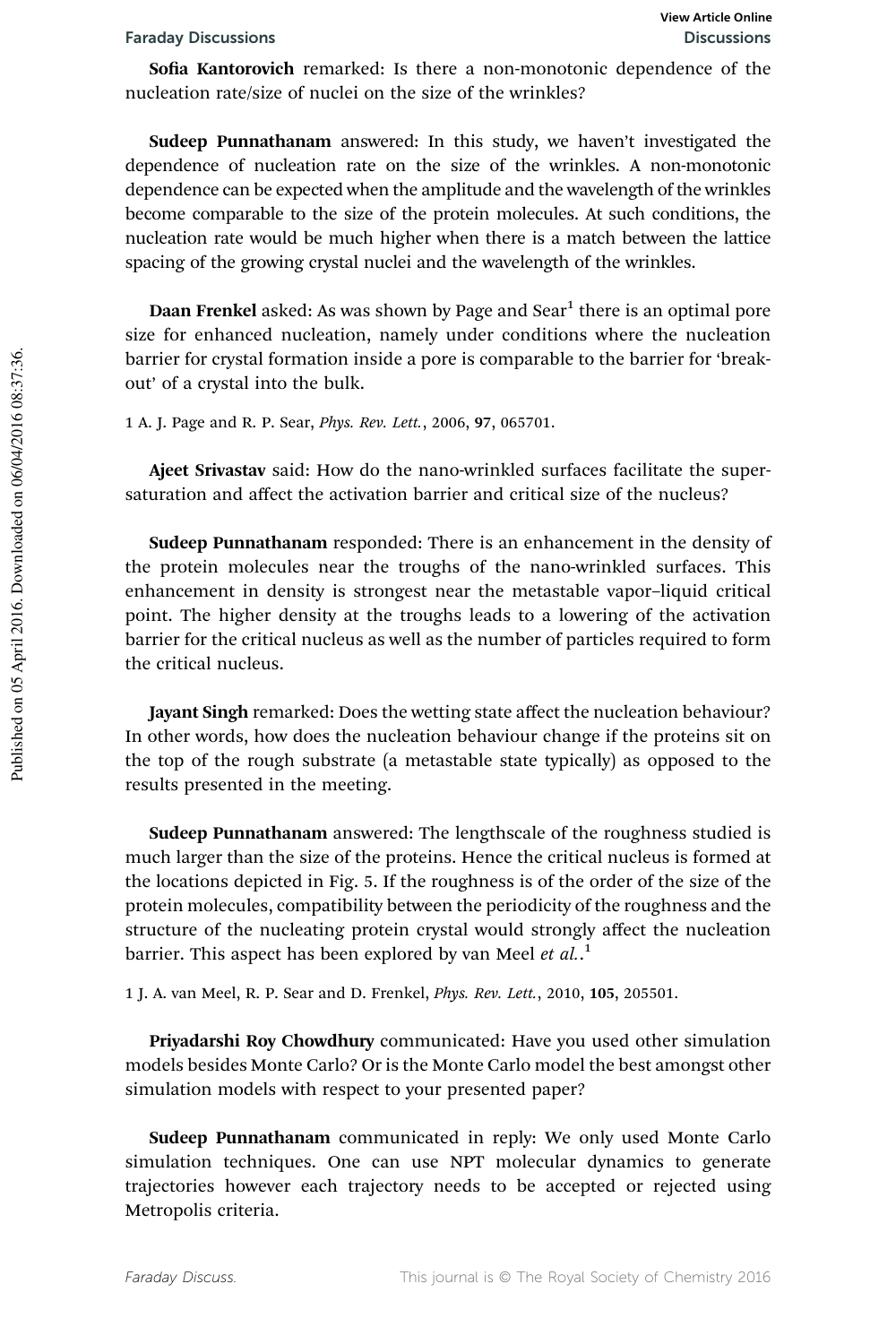Priyadarshi Roy Chowdhury communicated: What is the iteration period of the Monte Carlo simulation results associated with your paper?

Sudeep Punnathanam communicated in reply: As mentioned in section 3.3, our simulations consisted of 100000 trajectories for equilibration and 4000000 trajectories for production. We defined a trajectory as a series of Monte Carlo moves consisting of on average 20 displacement, 1 insertion and 1 deletion move per particle.

Sanat Kumar began the discussion on the paper by Yogesh M. Joshi: Some of your data suggest that a gel forms in the time scale of 3 h (or some such small time). The charge conduction changes on the other hand are taking hundreds of hours. Are you suggesting the structure is changing on these slower time scales? What is the change? Is it big? What is this slower process? If it is ion bridging related then you can prove the hypothesis by using a higher valence countering – maybe replace sodium with calcium. Do you expect the changes to take much longer? Maybe you can also vary the monovalent salt concentration to address this issue.

Yogesh M. Joshi answered: As rightly mentioned the gel formation takes place over a timescale of hours, while an increase in ionic conductivity continues over a timescale of hundreds of hours. It is proposed that even after gel formation, the stacks of Laponite plates continue to delaminate, and these delaminated plates participate in the network structure. Consequently, the network becomes progressively dense as a function of time, which also gets reflected in the time evolution of  $G'$  and  $G''$  over the mentioned timescales. To best of our knowledge, ion bridging has not been observed among Laponite particles in aqueous media. Multivalent cations, on the other hand, either counterions or those externally added, are known to have a profound effect on the gelation kinetics of clay suspensions in general and Laponite suspensions in particular. Typically the higher the valency of the cations, the more pronounced the shielding of the electrostatic repulsive interactions. Consequently, gel formation accelerates in the presence of multivalent cations. In our previous work we studied an effect of a monovalent salt on the aging behaviour of Laponite in great detail.<sup>1</sup>

1 A. Shahin and Y. M. Joshi, Langmuir, 2012, 28, 15674-15686.

B. L. V Prasad asked: Is it possible to remove the sodium ions faster by increasing the temperature or following any other means? Does this lead to faster gelation?

Yogesh M. Joshi replied: An increase in temperature indeed enhances the ionic conductivity suggesting dissociation of the sodium ions, and therefore the delamination process, is faster at higher temperatures as observed by Dhavale *et al.*<sup>1</sup> An increase in temperature also leads to faster gelation.<sup>2</sup> To the best of our knowledge, we have not come across any other means by which the delamination process could be accelerated.

<sup>1</sup> T. P. Dhavale, S. Jatava and Y. M. Joshi, Soft Matter, 2013, 9, 7751-7756.

<sup>2</sup> A. Shahin and Y. M. Joshi, Langmuir, 2012, 28, 15674–15686.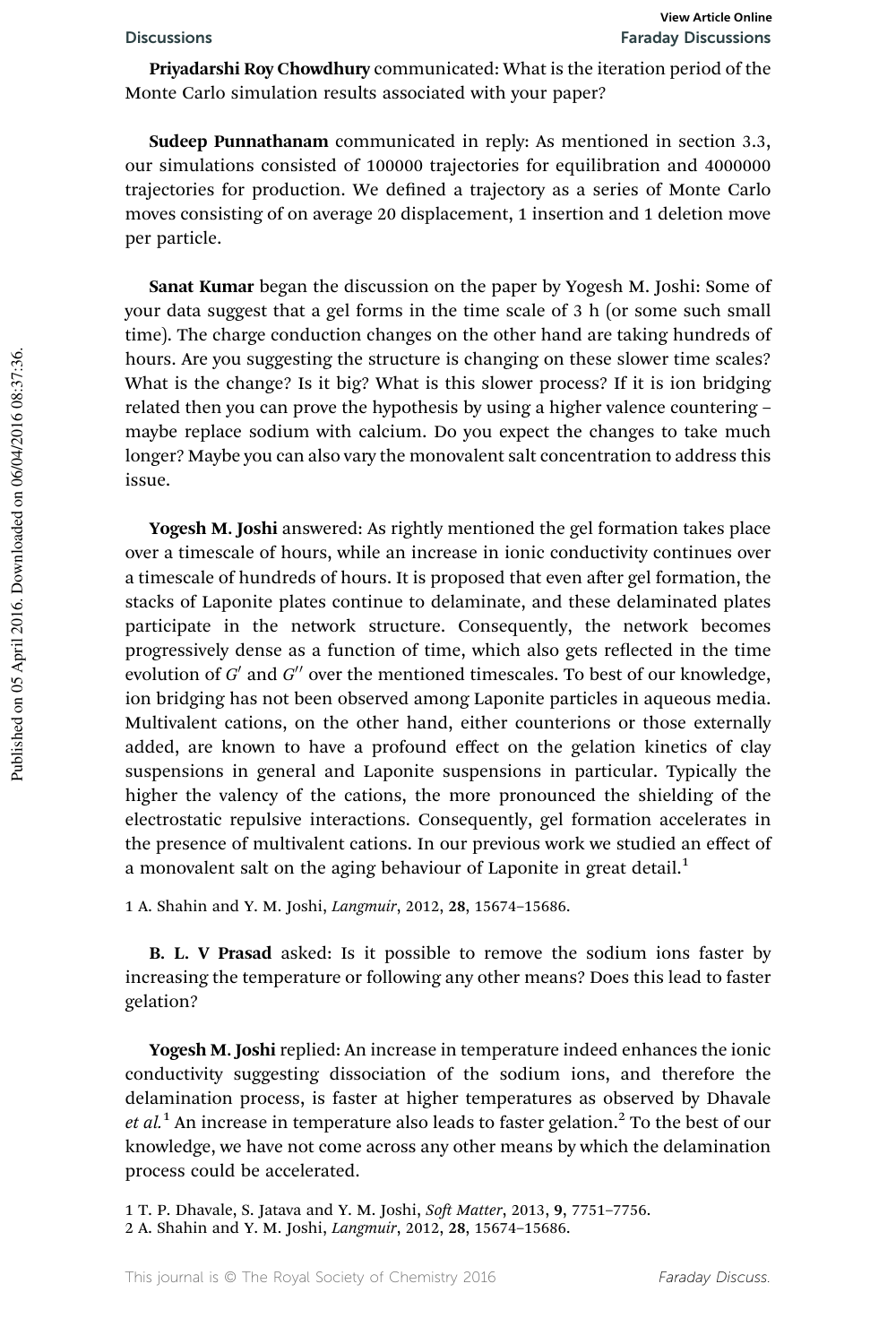Jacques Jestin questioned: What is the effect of the particle concentration? According to the orientation of the platelets, one should expect to see different percolation thresholds?

Yogesh M. Joshi responded: Our unpublished results show that an increase in the concentration of Laponite in the suspension reduces the gelation time, while it increases the fractal dimension associated with the critical gel state.

Sanat Kumar remarked: If you apply steady shear do you get gelation? I presume you realign the Laponite particles?

Yogesh M. Joshi responded: Laponite will eventually gel no matter whether its suspension is subjected to shear or not.<sup>1,2</sup> However, as rightly pointed out, the particles will align and therefore the system will not show a critical gel state as reported by Jatay and Joshi.<sup>3</sup>

1 A. Shukla and Y. M. Joshi, Chemical Engineering Science, 2009, 64, 4668-4674. 2 Y. M. Joshi, A. Shahin and M. E. Cates, Faraday Discuss., 2012, 158, 313-324. 3 S. Jatav and Y. M. Joshi, J. Rheol., 2014, 58, 1535–1554.

Erika Eiser commented: I worked with Daniel Bonn on Laponite; one way to decouple timescales would be to strongly shear the samples and filter them, which also induces strong shear. This procedure leads to reproducible results. Have you tried such a procedure? In this way one could first let the sample reach its final delamination state and then only shear it. A second question is about the magnitude of the interactions holding the platelets edge-on-face together. Are these simply van der Waals interactions? In this context, does it matter whether you work in a nitrogen atmosphere or at ambient conditions?

Yogesh M. Joshi responded: Either applying strong shear or filtering the sample using a micron sized mesh indeed leads to reproducible results only if the time difference between the various experiments is very short compared to the time elapsed since preparation of a suspension. It has been reported by Shahin and Joshi<sup>1</sup> that a Laponite suspension undergoes irreversible aging wherein the application of strong shear cannot break the network to the individual particle scale such that the average size of the cluster that can be obtained after shear melting increases with time elapsed since preparation of the same.

The fact that the faces of the Laponite disks are negatively charged while the edges of the same are positively charged suggests the interactions holding the edges and faces together are electrostatic in nature.

Our experiments suggest that if the concentration of Laponite in the suspension is sufficiently large, whether one prepares and preserves the suspension under nitrogen or air does not matter. However for small concentrations of Laponite, a nitrogen atmosphere ensures the magnesium does not leach from the Laponite particles. The chemical stability limits for different Laponite concentrations after various days elapsed since preparation of the suspension have been reported by Joshi and coworkers. $2,3$ 

1 A. Shahin and Y. M. Joshi, Langmuir, 2010, 26, 4219–4225.

2 S. Jatav and Y. M. Joshi, App. Clay Sci., 2014, 97-98, 72-77.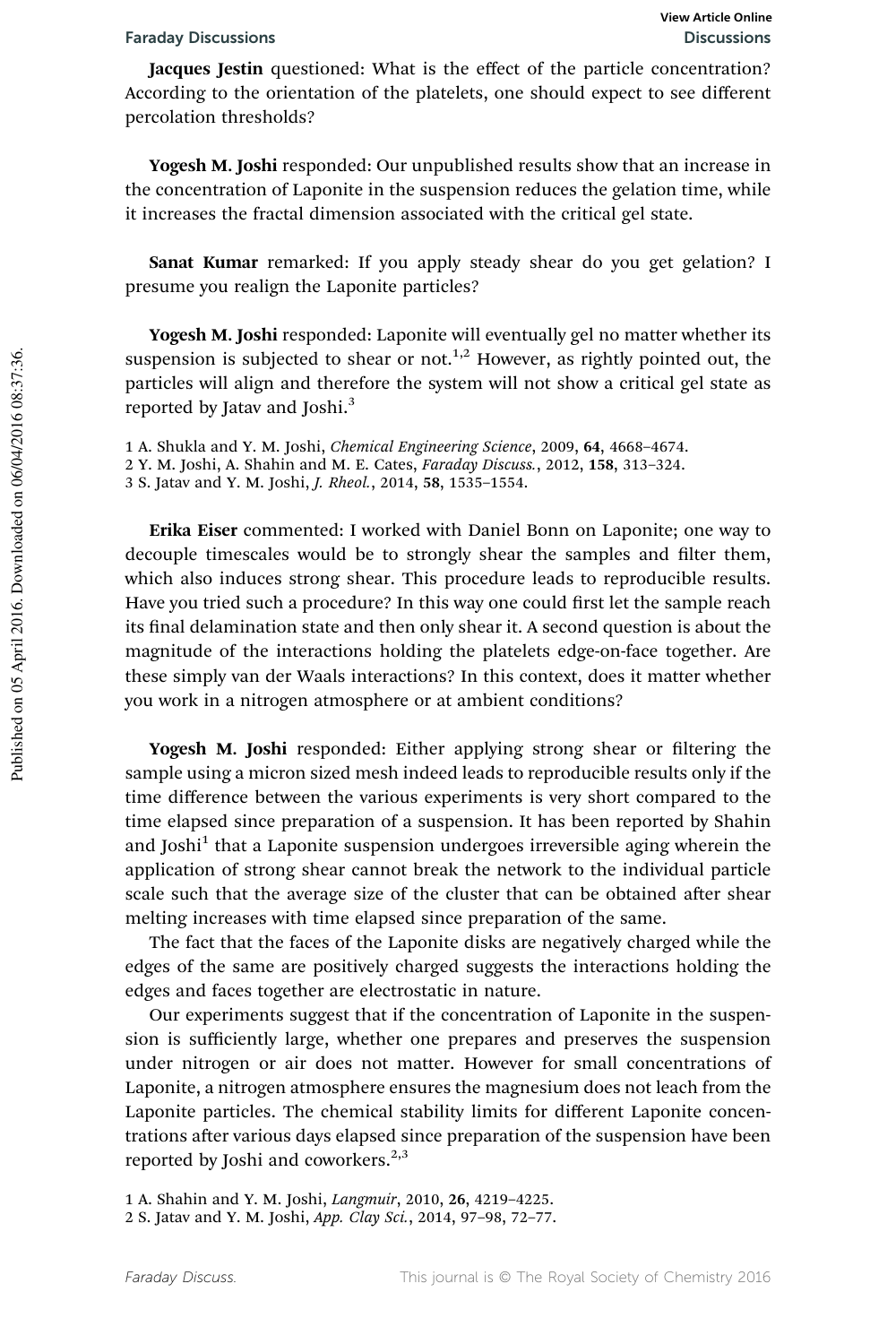3 R. Mohanty and Y. M. Joshi, App. Clay Sci., 2016, 119, 243–248.

Sanat Kumar remarked: Have you tried sonication as a means of separating the clay (Laponite) sheets?

Yogesh M. Joshi answered: We often perform sonication on a Laponite suspension. Sonication is observed to only marginally increase the rate of time evolution of ionic conductivity of a Laponite suspension. Consequently sonication does not seem to significantly influence the delamination process in a Laponite suspension.

Erika Eiser asked: The problem is the slow delamination process of clumps in the Laponite powder, which becomes increasingly more difficult for increasing concentrations. At the same time going to low concentrations, say 1 wt% or lower increases the gelation time making measurements more challenging. However, one possibility to accelerate the ageing process in these solutions is to add small amounts of salt. In this way better delamination and rejuvenation of the sample due to shear could be reached.

Yogesh M. Joshi responded: We agree that in a low concentration Laponite suspension, complete delamination may occur before a critical gel state is reached. We also agree that by adding salt, the time at which a critical gel state is reached could be altered. However, as mentioned before, shear cannot break all the inter-particle bonds among the Laponite particles.

Ranjini Bandyopadhyay asked: Could you discuss the mechanism of the clay delamination process under the freezing–thawing cycle?

Guruswamy Kumaraswamy added: I am also curious about how the freeze– thaw cycle results in delamination of the Laponite stacks. I would have imagined that expulsion of the Laponite particles to the ice domain boundaries would result in (re)stacking of the plate like particles. Could you please comment on how your experimental protocol results in enhancing the delamination of Laponite stacks? Also, I would like to comment that it should be possible to use SAXS to characterize the Laponite aggregate structure through the freeze–thaw process. This might provide direct structural evidence for the delamination that you propose.

Yogesh M. Joshi answered: The delamination of Laponite stacks is proposed to occur as a function of time over the timescale of days. The newly delaminated clay plates participate in the gel/network structure. What we believe the freeze–thaw cycle does is to break the gel/network structure into primary components. We propose that upon increasing the temperature of the frozen Laponite suspension, in the vicinity of the melting point, ice surrounding the Laponite particles undergoes a phase transformation from solid to liquid. Since the relative permittivity of liquid water at the freezing point is 88 while that of ice is 3.2, the presence of crystallites along with water obstructs the electrostatic interactions, which is the very backbone of a structure. Consequently, after defrosting, the suspension acquires a liquid state of low viscosity. Consequently carrying out a freeze–thaw cycle at a later date since preparation of the suspension, as done in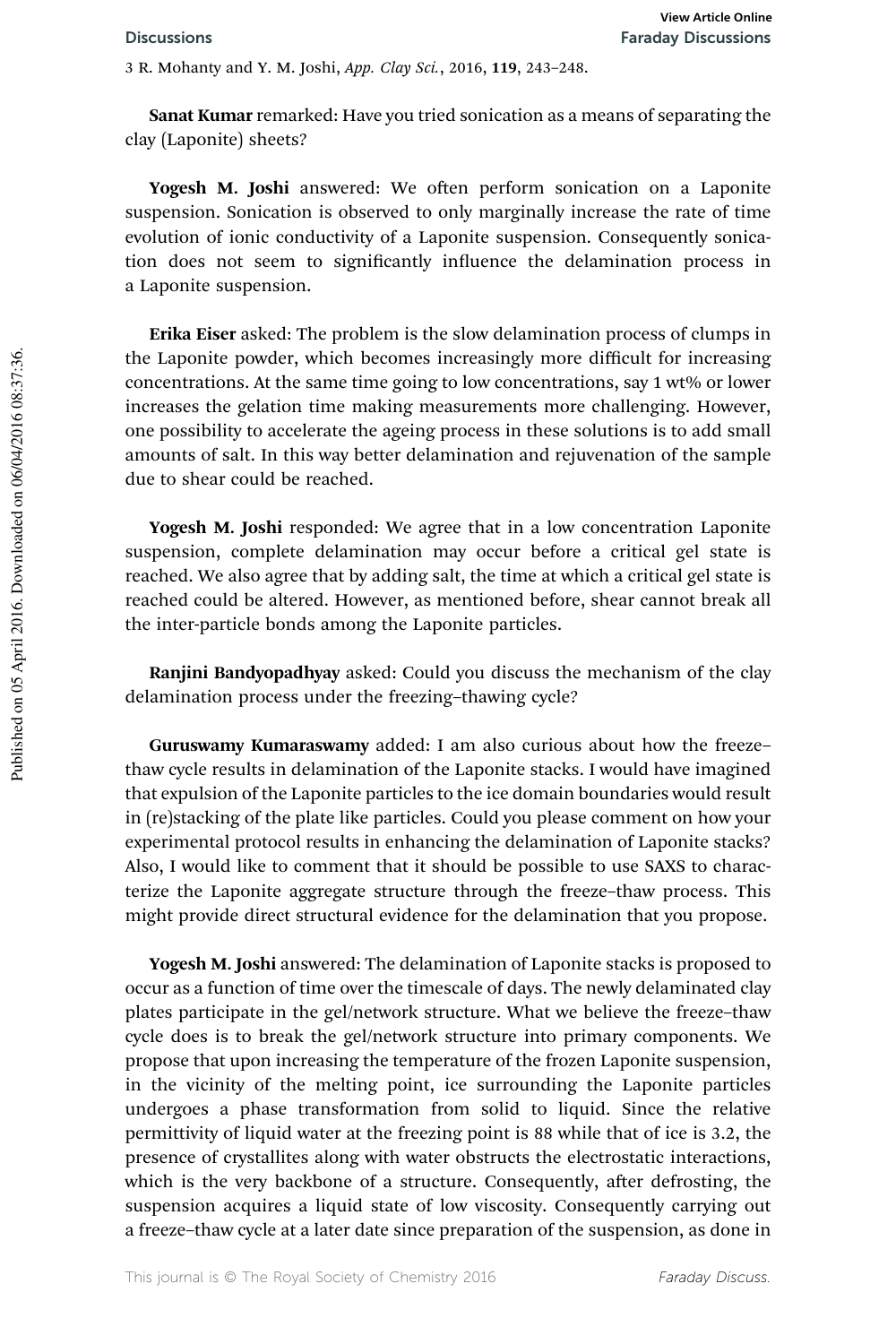### **Faraday Discussions Discussions Discussions**

the present experimental protocol, leads to a greater extent of delaminated Laponite particles in a suspension. We agree that SAXS can be used to provide direct structural evidence to confirm the proposed delamination mechanism.

Guruswamy Kumaraswamy commented: One of the reasons that the research community started working on Laponite was that it appeared to be an excellent model system for plate-like particles. It is commercially available, synthetic (and therefore, has controlled concentration), has moderate size polydispersity and a large aspect ratio. However, your work clearly indicates the challenges inherent in this system. Could you comment on the suitability of using Laponite as a model system to understand the phase behaviour of plate-like particles?

Yogesh M. Joshi replied: Certainly Laponite is not a model system to study the phase behaviour of plate-like particles due to their highly charged nature (under certain circumstances the particles even possess dissimilar charges). However, an aqueous Laponite suspension can certainly be considered as a model soft glassy material that shows spectacular aging and rejuvenation behaviour. Moreover, even though a large volume of literature exists on the Laponite suspension, there are several questions that are still puzzling. On the other hand, smectite clays in general and Laponite clay in particular are very popular additives used to modify the rheological behaviour in a number of industries that deal with water based paste-like products. Therefore it is important that we understand this system well.

Vinothan N. Manoharan commented: In Prof. Joshi's paper the results are interpreted using DLVO theory. But DLVO theory has several limitations: it is a mean-field theory; it assumes constant charge density; and to understand structure formation one has to assume pairwise additivity. Prof. Joshi, is there any reason to believe, a priori, that DLVO theory should give sensible results for Laponite suspensions? A broader question for all delegates: Has DLVO theory been "proven innocent" for modeling interactions in nanoparticle dispersions? In other words, is it more helpful than harmful to our understanding of structure formation?

Jayant Singh answered: It is evident from our recent work on silica deposition on a soft surface that DLVO cannot capture many aspects of nanoparticle structural formation. Was the use of DLVO harmful? I guess not as long as one is aware of the danger of approximation. This may be true for any mean-field theory based prediction.

Nicholas Kotov responded: The application of DLVO theory to nanoparticles reminds me of the story about Cinderella's sisters. They tried very hard to put on the shoe, but it did not fit any way they tried it. We can conclusively state that DLVO theory is not applicable to nanoparticles below 20 nm in diameter because nearly all key assumptions of DLVO theory are violated at this scale.<sup>1</sup> One of the central fundamental problems is the separation of interactions into electrostatic, van der Waals, hydrophobic and others. For nanoparticles at small separations (20 nm and less) these interactions are non-additive and become interdependent on each other. Atomistic molecular dynamic modeling can help to resolve this problem. Potentially other methods are possible, too.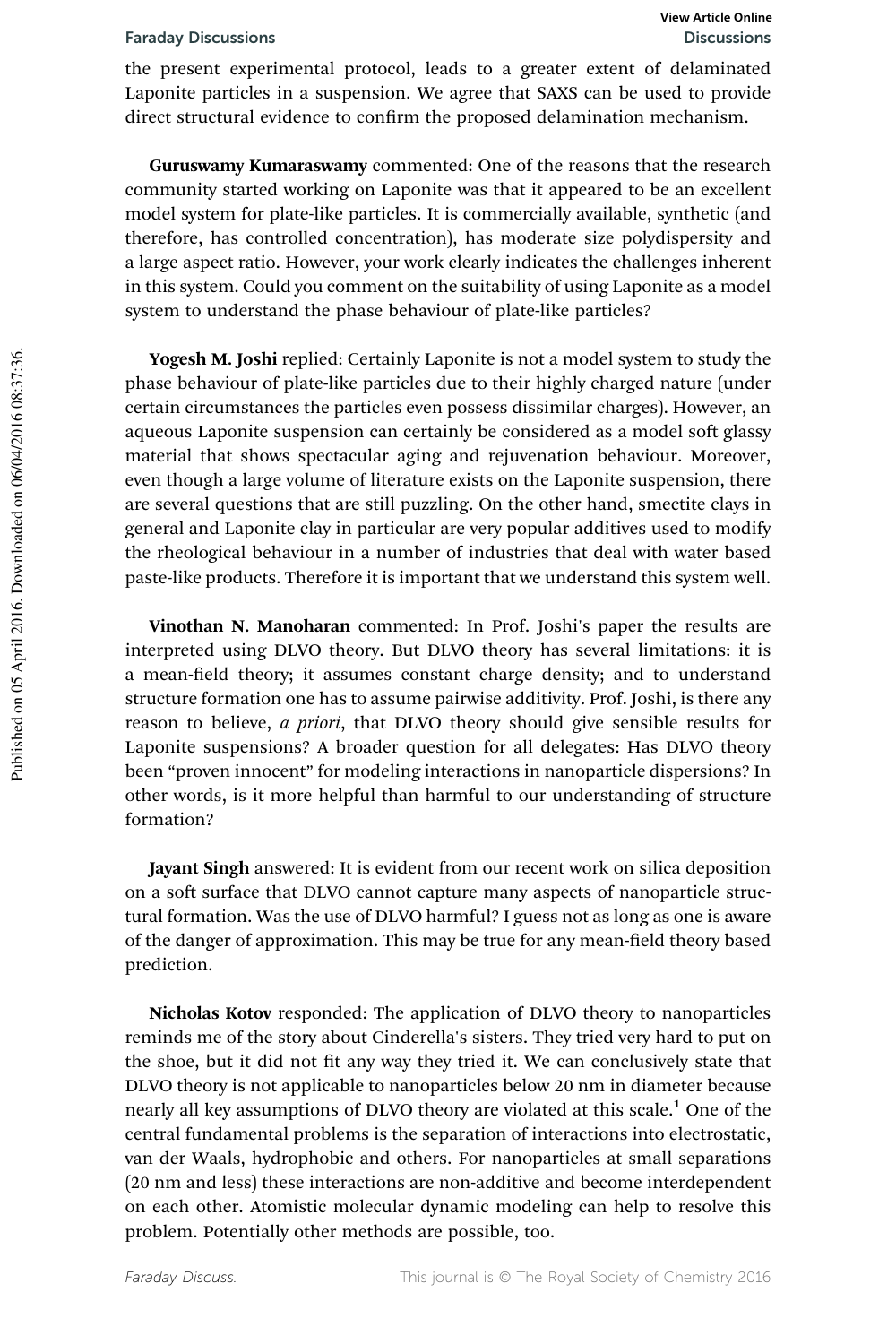1 C. A. Batista, R. G. Larson, N. A. Kotov, Science, 2015, 350, 1242477.

Yogesh M. Joshi answered: We agree with the mentioned criticism that DLVO theory makes a number of assumptions, and therefore before employing DLVO theory to analyze any experimental data it is important to assess to what extent the assumptions are valid. Firstly regarding the Laponite particle, it is safe to assume that negative and positive charges are distributed uniformly across the faces and the edge, respectively. DLVO considers the addition of van-der Waals interactions and electrostatic interactions. The former is dominant only over inter-particle lengthscales of less than 1 nm. In this work we used DLVO theory to essentially make a point. We solved the theory only for a case when two plates approach each other in a parallel fashion. DLVO theory predicts that with an increase in counterion concentration the height of the repulsive barrier increases while its width decreases. Consequently, when two particles approach each other in a nonparallel fashion, with the edges being positive and the faces being negative, DLVO theory implicitly suggests that edge to face bond formation is faster with an increase in ionic conductivity as observed experimentally. Regarding the broader question on DLVO theory, we still feel that DLVO theory gives good qualitative information about the interparticle interactions. However it is important to judiciously examine the assumptions involved in DLVO theory with respect to the experimental system before interpreting the results.

Nicholas Kotov addressed Vinothan N. Manoharan and Yogesh M. Joshi: Thank you Vinothan Manoharan for bringing this issue up. The validity of DLVO at the nanoscale is the core of this meeting. Referring to my earlier analogy to the story of Cinderella, maybe it is a good time to turn this story around and say that DLVO is indeed the wrong shoe for this foot. The foundational assumptions of DLVO are not valid for many if not all nanoparticles especially when they have such an anisotropic shape as clay nanosheets.

Vinothan N. Manoharan answered: I agree. As Prof. Kotov notes in his recent review paper,<sup>1</sup> atomistic simulation is a tractable alternative to DLVO for small nanoparticles. For larger (10–100 nm) particles, it will be important to develop experimental tools that allow direct or indirect measurement of the effective potential between particles. We recently demonstrated an optical technique that allows us to measure the interaction between two 50 nm nanoparticles at separations close to contact. $^2$  Other techniques, such as fluid-cell electron microscopy, offer even higher resolution.

2 S. Faez, Y. Lahini, S. Weidlich, R. F. Garmann, K. Wondraczek, M. Zeisberger, M. A. Schmidt, M. Orrit and V. N. Manoharan, ACS Nano, 2015, 9, 12349.

Yogesh M. Joshi replied: Kotov and coworkers<sup>1</sup> described the following four fundamental assumptions of DLVO theory that are not valid at the nanometric lengthscale: 1. Contrary to assumption the sizes of the solvated ions and solvent molecules are not negligibly small over the lengthscales of 1 to 20 nm; 2. The additivity assumption of van der Waals and electrostatic interactions fails over the considered nanometric lengthscales; 3. The thickness of an interfacial layer on

<sup>1</sup> C. A. S. Batista, R. G. Larson and N. A. Kotov, Science, 2015, 350 (6527), 1242477.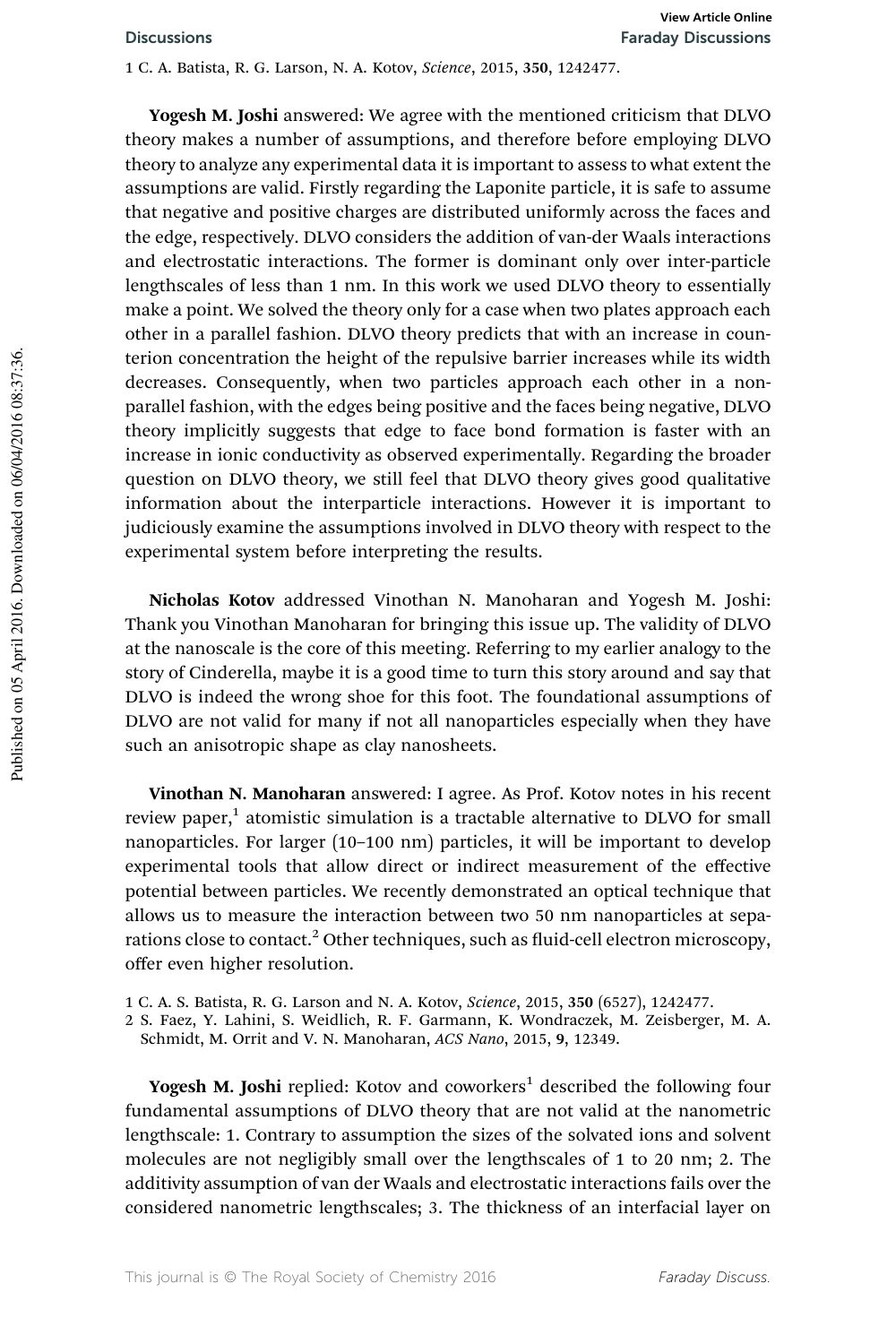a nanoparticle could be as large as the nanoparticle size itself raising a question over the assumption of uniform continua outside a particle; and 4. The assumption of nanoparticles having a simple shape. In the present work we consider a special case of two flat plates approaching each other in a parallel fashion over lengthscales of typically up to 7 nm with a Debye screening length of around 3 nm. On the other hand the sizes of the water molecule as well as  $Na<sup>+</sup>$ ions are around 0.3 and 0.1 nm respectively, which clearly suggests that the first assumption of DLVO theory is not too bad if not good. Regarding the failure of the additivity assumption of van der Waals and electrostatic interactions, it has been observed that for the Laponite system van der Waals interactions are negligible beyond 1 nm of inter-surface distance of the plates.<sup>2</sup> Therefore for the lengthscales from 1 to 7 nm we are primarily accounting for only the electrostatic interactions between the faces of the particles. Consequently violation of the nonadditivity assumption does not affect the present system over most of the considered region. The third issue is about a layer on the nanoparticle surface. Since the present system contains only water, salt and the Laponite particles, the layer on the face of the Laponite particle is essentially a Stern layer of the order of 0.1 nm thickness (which is followed by a diffuse layer in the solvent). Finally regarding the shape of a particle, it is well known that clays are plate-like particles (in the case of Laponite the diameter is around 30 nm). As mentioned before we consider only a case when two plates are parallel to each other. The electrostatic interaction between the two charged plates parallel to each other is a classic problem having an analytical solution, and examples of clays are often given as textbook problems. We understand that in all the above cases various assumptions may not be perfectly validated owing to the finite size of ions involved as mentioned by Kotov and coworkers. However isn't it the case that DLVO theory tends to show significant interactions for many systems only below 10 nm of intersurface distance irrespective of the size of a particle.<sup>3</sup> Therefore we believe that there is nothing specific about Laponite that would violate the DLVO assumptions more than in the case of larger particles as the distances over which significant interactions are observed are similar in both. Finally, it is important to note that the present work uses DLVO theory for a specific configuration just to make a qualitative point. To conclude metaphorically, in the whole kingdom only Cinderella had the precisely same sized feet for the shoes. All the other girls, let alone her sisters, can still make use of oversized or undersized shoes as no perfect sized shoes are available with an understanding that there is indeed a mismatch, in some cases greater while in other cases smaller.

- 1 C. A. S. Batista, R. G. Larson and N. A. Kotov, Science, 2015, 350 (6527), 1242477.
- 2 D. Saha, R. Bandyopadhyay and Y. M. Joshi, Langmuir, 2015, 31, 3012–3020.
- 3 J. N. Israelachvili, Intermolecular and Surface Forces, Academic Press, London, UK, 3rd edn, 2010.

Madivala G. Basavaraj asked: The analysis of interactions in a system of clay particles in terms of classical DLVO interactions seems an over simplication, especially because of the fact that the clay particles are "patchy" – that is – the rim and the face are differently charged. In such cases one has to worry about orientation dependent interactions in asymmetrically charged anisotropic colloids. How does one visualize a double layer in such cases? Would the screening of the double layer be different in different directions? Do you include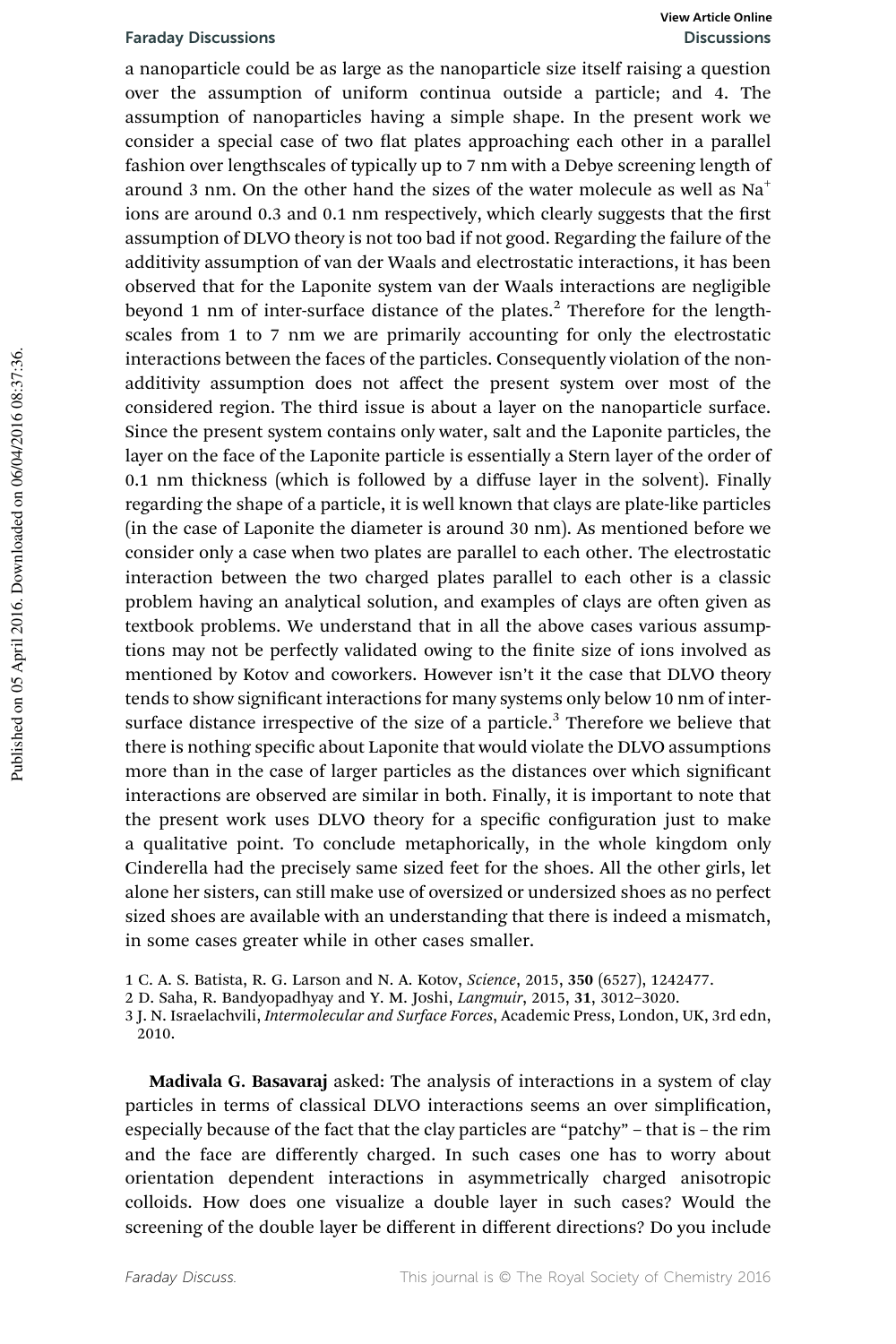the contribution of Na<sup>+</sup> ions that dissociate from clay particles into the calculation of the Debye screening length?

Yogesh M. Joshi responded: Firstly even though the rim and the faces have different charges, it is safe to assume the charge distribution to be uniform as well as continuous. Secondly as mentioned before we solve the DLVO theory only for a case when two Laponite particles approach each other in a face to face parallel fashion. We therefore do not solve DLVO theory for interactions between an edge and a face, when two particles approach each other in a nonparallel fashion. We only implicitly infer about such interactions. Similar to an electric double layer on the negatively charged faces of Laponite particles, there exists a double layer on the positively charged edges as well. However as mentioned before we did not analyze the interaction between the edges and faces using DLVO theory.

We indeed considered the concentration of sodium ions while computing the Debye screening length. On the other hand, the concentration of dissociated sodium ions also leads to surface charge density on the faces of the Laponite particles.

Lynn Walker commented: I worry that DLVO theory is dangerous in a system as complex as this one. My concern is that it might be leading to some erroneous interpretation of the gelation behaviour. I do recognize that it is the obvious zeroth order place to start, but some of the observations might suggest the need for more complex theory. This is more of a comment than a question.

Is it possible that some of the behaviour in these systems is governed by aggregate interactions rather than individual particle interactions? In a number of colloidal systems, there are observations of critical aggregates forming that have very different inter-aggregate interactions than the individual particles.

Yogesh M. Joshi responded: We agree that the DLVO theory makes a number of assumptions and it is important to carefully scrutinize the assumptions with respect to the experimental system. It is important to note that in this work we use DLVO theory essentially to make a point. We solve the theory only for a case when two plates approach each other in a parallel fashion. The DLVO theory predicts that with an increase in counterion concentration the height of the repulsive energy barrier increases while its width decreases. Consequently when two particles approach each other in a non-parallel fashion, with the edges being positive and the faces being negative, DLVO theory implicitly suggests edge to face bond formation is faster with an increase in ionic conductivity as observed experimentally. The very fact that gelation precedes with complete delamination of the stacks with the difference in timescale being at least one order of magnitude suggests that, to begin with, the stacks of Laponite particles undergo gelation. As time progresses, more plates delaminate and the size of a stack reduces. Furthermore, while the surface of the stacks or aggregates is formed by the faces and edges of the Laponite particles themselves, as rightly mentioned the interaggregate interactions could be different from those of the interparticle interactions.

Siddharth Kulkarni remarked: Why does the crossover between  $G'$  and  $G''$  get delayed with a decrease in angular frequency (Fig. 4)? Is this indicative of liquidlike behaviour?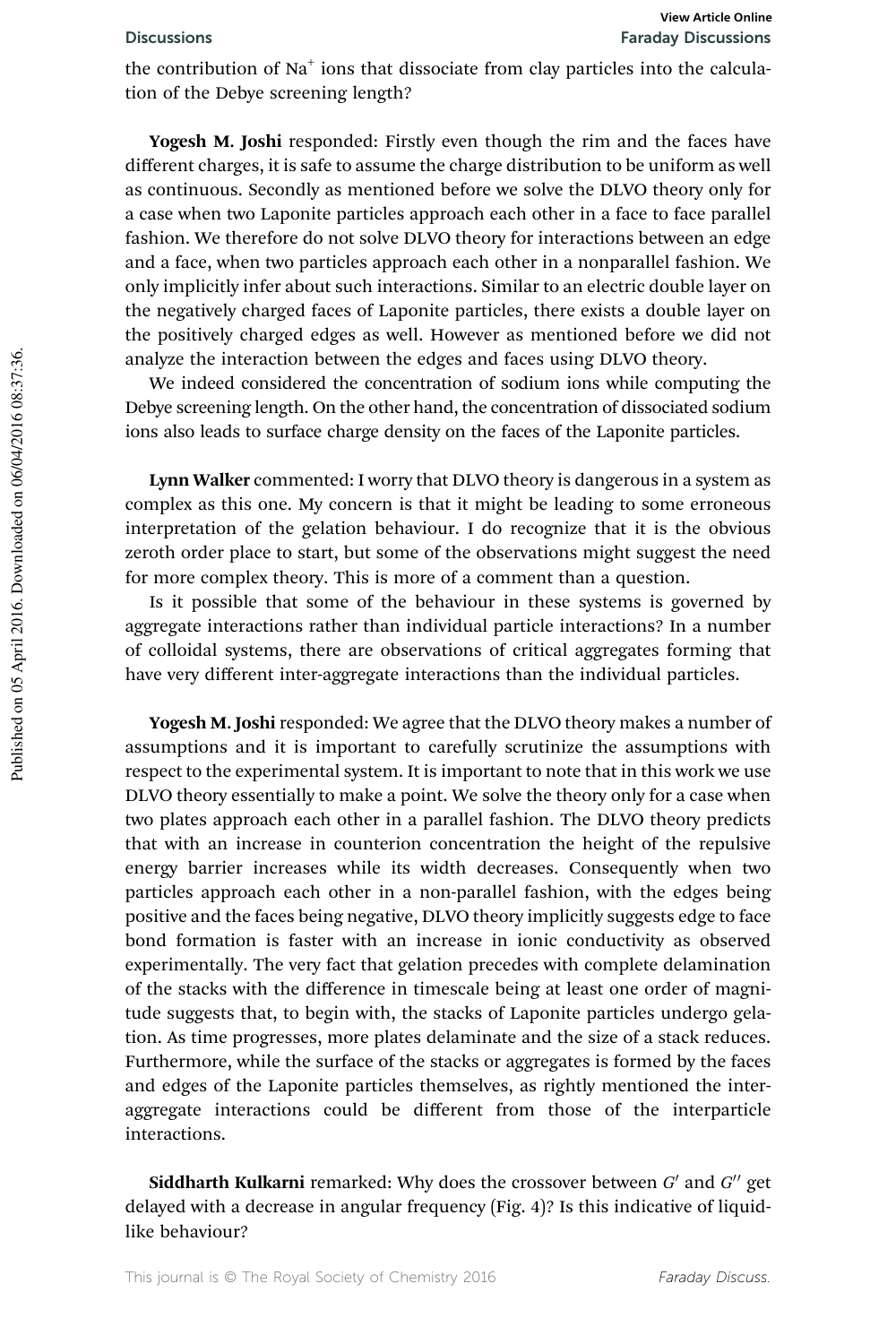### **Faraday Discussions Discussions Discussions**

Yogesh M. Joshi responded: In gel forming systems sampling a critical gel state, such as the aqueous Laponite suspension, the frequency dependence of time at which  $G'$  and  $G''$  cross each other depends on the fractal dimension of the critical gel state (or the unique value where all the iso-frequency tan  $\delta$  curves meet). If the fractal dimension associated with a critical gel state is above 2, as is the case with the Laponite suspension studied in the present work, crossover between  $G'$  and  $G''$  will get delayed with a decrease in frequency. On the other hand if the fractal dimension of a critical gel state is below 2, crossover between  $G'$ and G" will get delayed with an increase in frequency.

Priyadarshi Roy Chowdhury communicated: In Fig. 2, the behaviour of free energy interactions obtained from DLVO theory, of the Laponite particles, having face to face interactions is shown. What would be the behaviour of these Laponite particles when they are moderately apart and far apart from each other from a theoretical point of view?

Yogesh M. Joshi communicated in reply: DLVO theory assumes electrostatic interactions and van-der Waals interactions to be additive. The latter are dominant only at very short length-scales (<1 nm). The interaction associated with the former on the other hand depends on the surface potential as well as the Debye screening length. In the present work the DLVO theory has been solved to obtain the interaction between two Laponite particles approaching each other in a parallel fashion. For this configuration, over moderate length-scales (less than 10 nm but more than 1 nm), a decrease in distance between the same will lead to an increase in repulsion as shown in Fig. 2. However at large distances between the plates (>10 nm), interaction among them will be negligibly small.

Guruswamy Kumaraswamy opened the discussion of the paper by Daan Frenkel: If we consider pathways to the ordered state, could we derive inspiration from protein folding where chaperones play an important role in the folding process? Are there any examples that you are aware of where such biomimetic strategies have been employed to form ordered structures from complex mixtures? Is there a way to obtain insight from simulations on how to design such chaperones for ordering?

Daan Frenkel answered: In the design of complex, self-assembling structures, the building blocks must obviously encode for the target structure, but as Dr Kumaraswamy points out: this is not enough. It is crucial that the self-assembly pathway does not terminate in a metastable 'off-target' structure, of which there are very many. Protein folding is an excellent example: many proteins would misfold if, in their nascent state, they were not be protected by a variety of chaperones. Similarly, in synthetic chemistry, protecting groups are commonly used to inhibit undesired ('off-pathway') reactions. Clearly, in complex selfassembly, the use of protecting groups or chaperone-like units is (or will be) of crucial importance. In existing DNA-brick structures, the DNA bricks on the surface are commonly made non-reactive by terminating them with poly-T chains. I am not aware of the use of DNA-brick based chaperones, but the potential is obvious.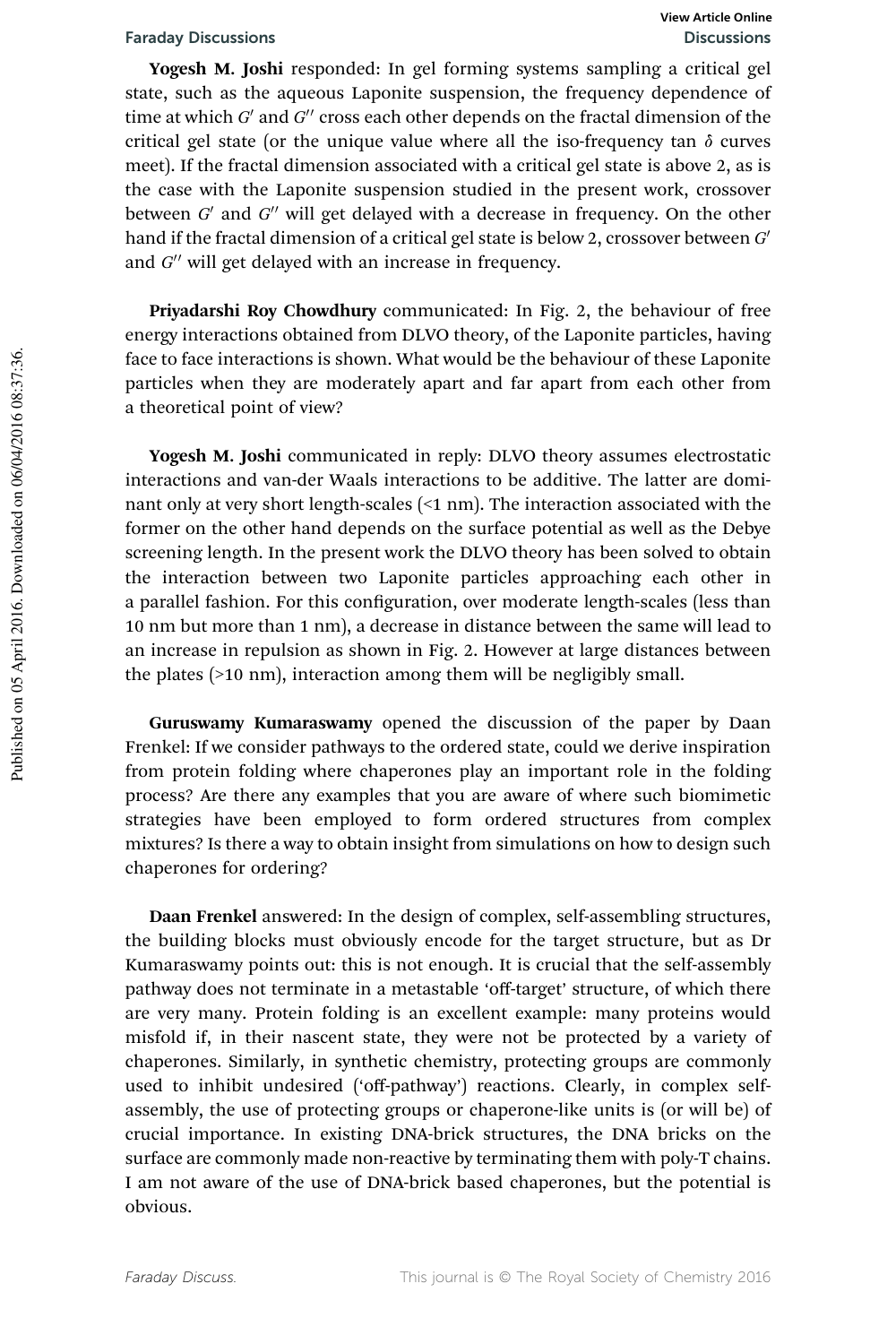G V Pavan Kumar asked: In your simulations on aggregates, the coordinate number will influence the lattice phonon modes. Can you simulate them?

Daan Frenkel replied: You are absolutely right that different coordination numbers will affect the phonon density-of-states of the self-assembled structures. At this stage, not much is known (at least not to me) about the phonon spectrum of DNA-brick structures. Of course, as the structures form in aqueous solution, most lattice vibrations are likely to be overdamped. But even so, the low-frequency phonon spectrum is of crucial importance for the elastic properties of the selfassembled structures. It would be interesting to investigate this, but I fear that the highly coarse-grained model is not sufficiently realistic to capture the phonon spectrum.

Priyadarshi Roy Chowdhury asked: Is it possible to achieve high co-ordination numbers in many component self assembly in spite of having high structural barriers and complexities?

Daan Frenkel answered: We were indeed surprised to find that, in simulations, we could self-assemble structures with high coordination numbers because at low super-saturations the nucleation barriers for such clusters are high. We feared that at higher super-saturation, many defects would be incorporated into the growing structures. The simulations showed that the situation was not as we feared: we found that even structures with a coordination number of 12 could selfassemble in a reasonable time and with some, but not very many, point defects. Whether this can be achieved in experiments remains to be seen.

Sofia Kantorovich said: Is it possible to introduce temperature activated patches, so that not only the combination of active sites per particle determines the final self assembled structure, but the latter can also be altered afterwards by changing T?

Daan Frenkel replied: Thus far, the main tool that has been used to change functionality is the composition of the mixture from which the structures selfassemble.

However, there are techniques by which the functionality of patches can be made temperature-dependent. Examples can be found in the literature.<sup>1,2</sup>

But, of course, there is huge scope for new approaches to add active 'control' to complex self-assembly.

1 S. Angioletti-Uberti, B. M. Mognetti and D. Frenkel, Nat. Mater. 2012, 11, 518–522. 2 W. B. Rogers and V. N. Manoharan, Science, 2015, 347(6222), 639–642.

Vinothan N. Manoharan asked: In response to the question from Dr Kantorovich: Arvind Murugan and colleagues $^1$  conducted a theoretical study of how to make nanoparticle dispersions that can self-assemble into multiple different prescribed structures. Different structures can be assembled from the same mixture of components by changing, for example, the temperature. It should be possible to make such mixtures using DNA-labeled particles and strand displacement reactions. Michael Brenner's group $^2$  has also used simulations to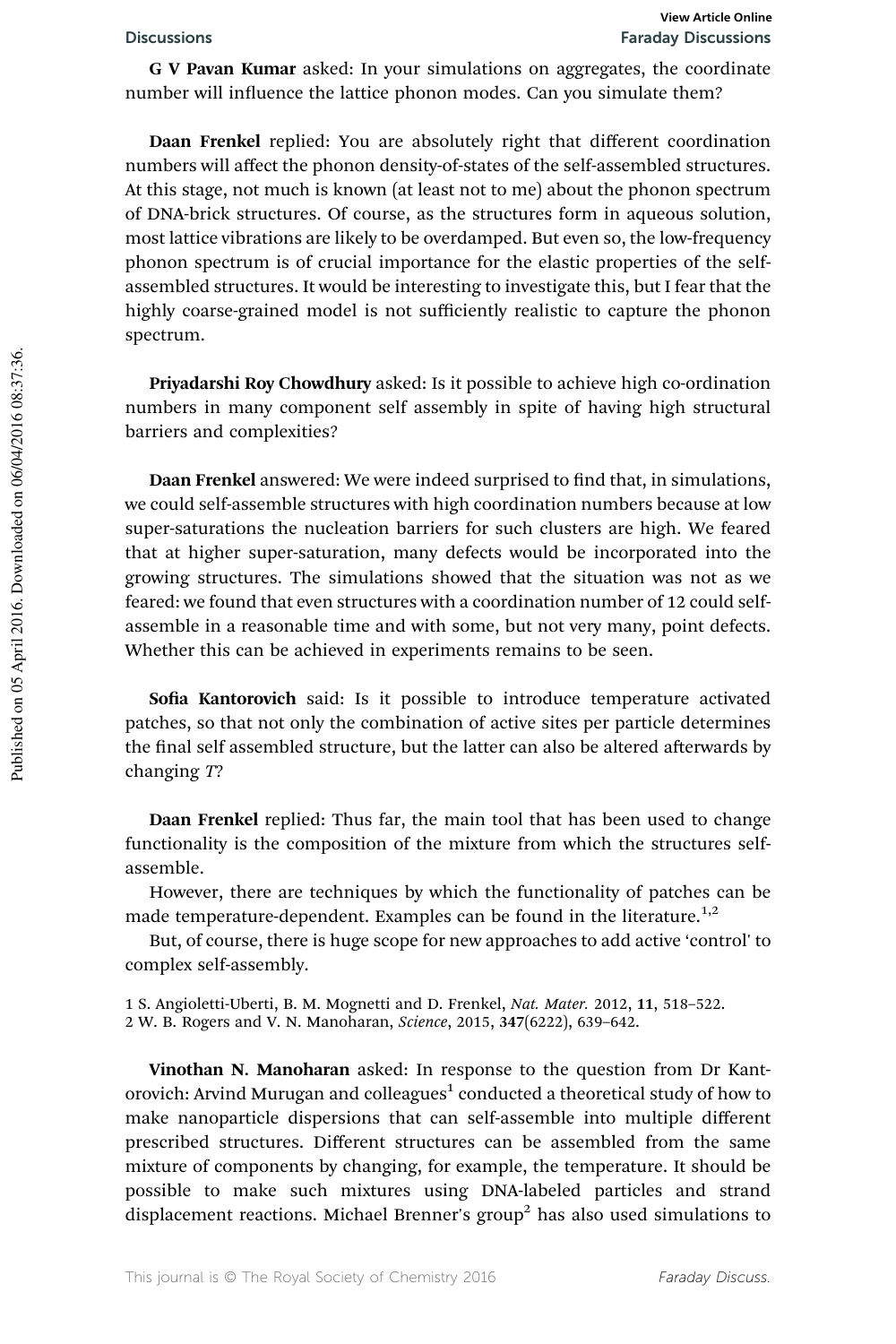examine the assembly of maximally specific colloidal particles with high coordination number. Just as in Prof. Frenkel's work, the self-assembled structures contained defects, but those defects did not prevent the target structure from forming.

Experimentally, colloids with 'addressable complexity' can be made using grafted DNA strands, but it is difficult to make multiple species all having the same melting temperature. The melting temperature depends on the sequence of the grafted DNA strands as well as the grafting density, which is difficult to control precisely. An alternative approach is to use 'blunt-end stacking' interactions between grafted DNA sequences.<sup>3</sup> These interactions are specific to the shape of the DNA constructs, and they can have a different temperature dependence than base-pairing interactions. Prof. Frenkel, have you considered studying the selfassembly of particles that have both sequence-specific and shape-specific interactions?

1 A. Murugan, Z. Zeravcic, M. P. Brenner and S. Leibler, PNAS, 2015, 112, 54.

2 Z. Zeravcic, V. N. Manoharan and M. P. Brenner, PNAS, 2014, 111, 15918.

3 S. Woo and P. W. K. Rothemund, Nature Chem., 2011, 3, 620.

Daan Frenkel replied: In my talk, I did not really touch upon the 'multifarious' structures considered by Murugan et al., but such systems that use the same building blocks to encode for a (large) number of different target structures are clearly extremely important. They are used in biology and there seems to be little doubt that they can be used in DNA brick assembly. However, in the work reported here, we did not consider this option.

The second suggestion (blunt-end stacking) is indeed a technique to expand the 'alphabet' of interactions. It is therefore likely to become increasingly important as we move to larger structures. Blunt-end stacking exploits shape complementarity and that is a good way to add selectivity to the interaction between different building blocks. I agree completely that the potential of bluntend stacking deserves to be explored numerically in a generalised coarse-grained model.

Alison Edwards asked: It is refreshing to see published the initial hypothesis on which a study has been undertaken – especially when the results are contrary to the hypothesis. In the context of A. L. MacKay's classic<sup>1</sup> on a dense non-crystallographic packing of spheres based on 12-fold coordination, I wonder whether you have pondered the energetic consequences that such a 12-fold 'non-crystallographic' regime might facilitate in terms of optimizing entropy during nucleation which could allow a particle to expand out prior to collapse (or not) to an ordered CCP packing which would correspond to the tetrahedral preference you held at the beginning? Might your work demonstrate that nucleation as icosahedra in the first instance is a worthwhile hypothesis even for the particles which are ultimately found to be tetrahedral?

1 A. L. MacKay, Acta Cryst., 1962, 15, 916.

Daan Frenkel responded: In crystal nucleation, the Mackay solids play the role of the widely ignored elephant in the room. Yes, it is true that Ostwald's 'rule of stages' argues that the crystal phase that nucleates need not be the most stable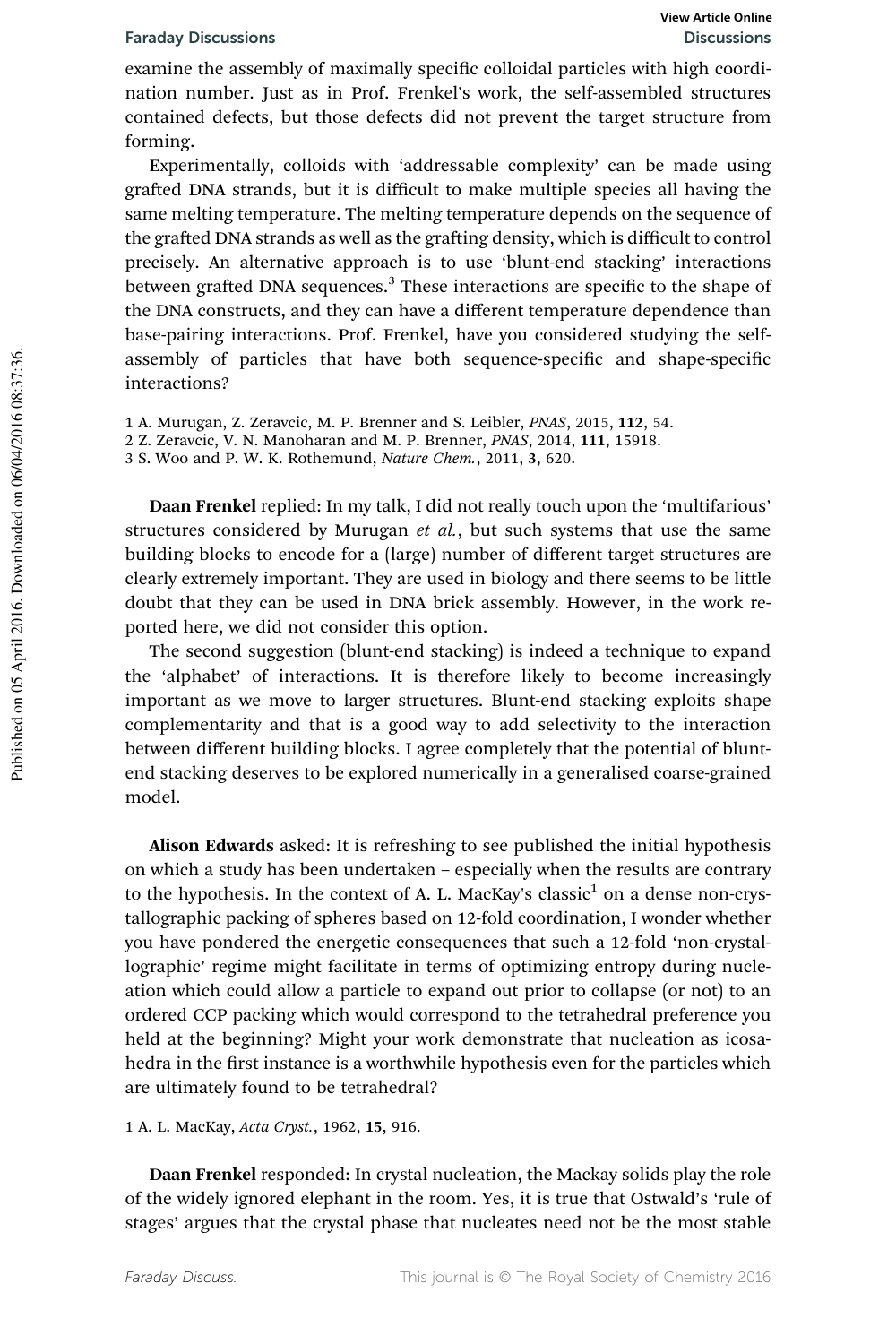phase, but the phase that is closest in stability to the parent phase (a statement that, in its generality is also not quite correct). However, Mackay realised that finite structures might nucleate ('Mackay solids') that have a symmetry that is incompatible with three-dimensional periodicity (the paper by Mackay also contains a tantalising reference to a comment made by J. D. Bernal about extended, non-periodic structures). Could DNA brick structures also nucleate via intermediate ordered structures that do not have the symmetry of the target structure? It seems more difficult than for systems that have only one or two distinct building blocks. However, it should be possible to design bricks that could nucleate via two (or more) competing routes. I am not aware of work in this direction.

Mukta Tripathy said: The manuscript shows that at high coordination numbers the free energy barrier to forming self-assembled structures becomes quite high (20–25  $kT$ ). In spite of such high barriers, you report few defects. Could this be because the excess free energy of a defect is large compared to the thermal energy (perhaps because of the specificity of the interactions)?

More generally, are there good simulation techniques to estimate the excess free energy of a defect?

Daan Frenkel replied: To answer the second question first, there are good numerical techniques to compute the free energy (and hence the equilibrium concentration) of vacancies and interstitials in 'atomic' crystals.<sup>1,2</sup> These techniques can be extended to molecular crystals and structures with addressable complexity. In that case, we should also consider another type of (double) point defect: an exchange between two bricks. However, insufficient equilibration during growth is likely to be the main source of point defects in DNA brick structures. The free energy cost of all these defects is likely to be high – but out of equilibrium they may still form.

1 C. H. Bennett and B. J. Alder, J. Chem. Phys., 1970, 54, 4796. 2 S. Pronk and D. Frenkel, J Phys. Chem. B, 1970, 105, 6722–6727.

Jayant Singh asked: Considering the complexity of the system ,it would be useful if a comment is given on difficulties in the simulation, and in particular the necessity of a biasing method in such simulations. In other words, is there scope or future direction in the development of better methodologies for such systems.

Daan Frenkel answered: The biasing methods that we use are relatively simple and can certainly be improved. Hence there is huge scope for methodological improvement.

Priyadarshi Roy Chowdhury communicated: Could you elaborate on the 'narrow temperature window' associated with the many component self assembly with special emphasis to the nucleation behaviour.

Daan Frenkel communicated in reply: The temperature window for successful nucleation is bounded at high temperatures by the regime where the target structures are unstable: small structures can only form fleetingly and will then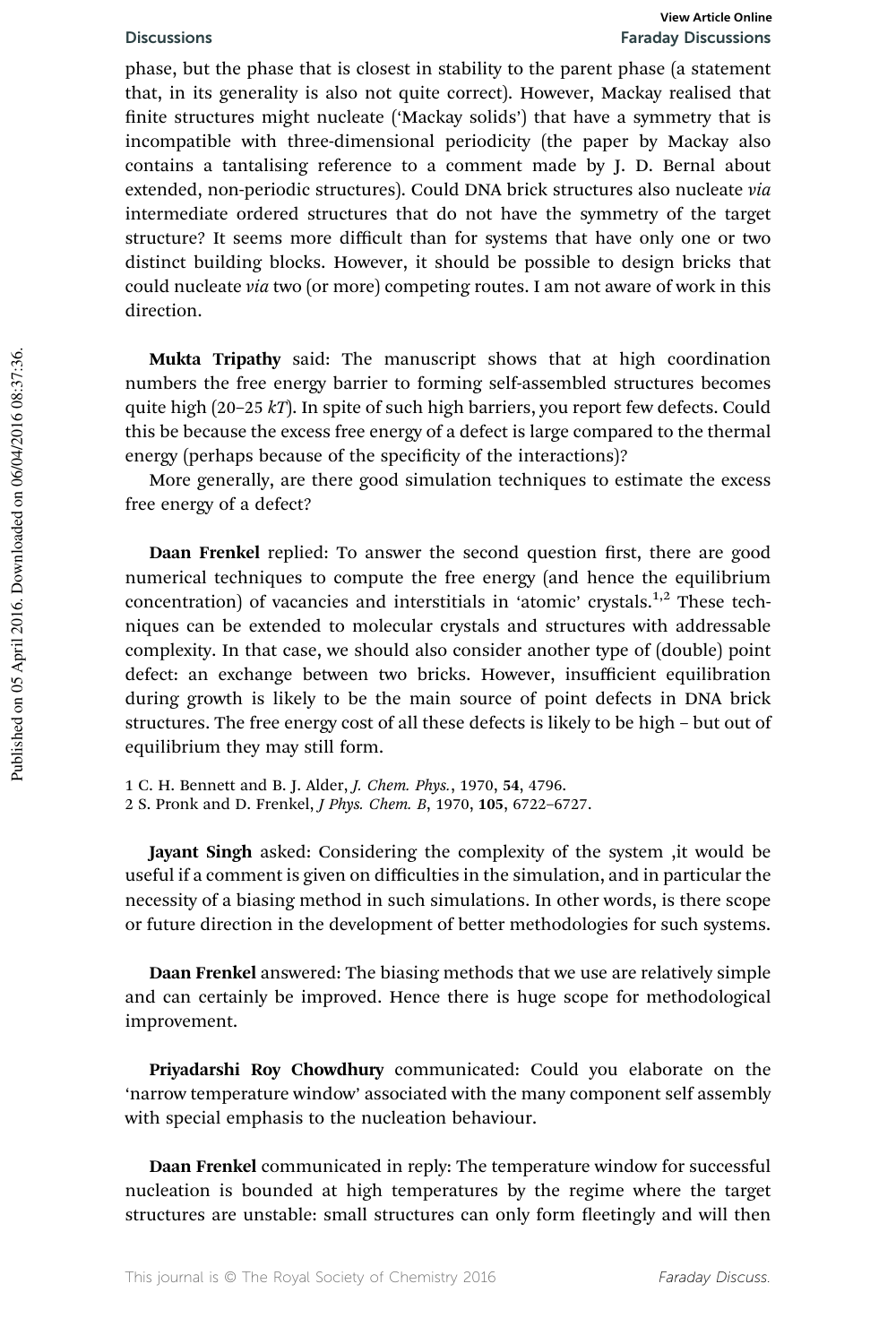**View Article Online**

### **Faraday Discussions Discussions Discussions**

decompose. At lower temperatures, non-selective interactions (e.g. due to not fully complementary DNA strands) will become strong enough to bind bricks together. As a result such bricks will bind in the wrong place. The phenomenon is similar to self-poisoning during crystal growth. The temperature where this happens depends on the strength (and the number) of non-specific interactions. For DNA bricks, there is a window where self-assembly favours the target structure. However, one can easily envisage linker molecules other than DNA for which there is no window for successful aggregation.

Priyadarshi Roy Chowdhury communicated: In order to co-relate the experimental results with those of theoretical interpretations, in a very realistic way, which model do you think is the best at present for studying the nucleation behaviour?

Daan Frenkel communicated in reply: To get a quick impression of the typical height and location of the nucleation barrier, cheap, coarse-grained models are arguably best. However, any model that aims at quantitative predictions needs a more realistic description of the DNA structure and dynamics. Possibly, the OxDNA model (dna.physics.ox.ac.uk) could be used as a compromise between cost and accuracy.

Oleg Gang remarked: How do you see the relationship between thermodynamic entropy and Shannon entropy?

Can you imagine an algorithmic approach for the position of the particles, i.e. instead of the  $x$ ,  $y$ ,  $z$  of particles, to have a function or recursive relationship? Would it be more concise in terms of the amount of information for self-assembly in comparison with conventional methods (interaction, shapes) or not? In this respect, more generally: how one can define a minimum amount of information that is required to make a structure from particles? And the next question: how to pass that information to the system efficiently in order to prescribe the selfassembly process?

Nicholas Kotov said: Bulding on Oleg Gang's original question about the information needed to be encoded in each block to allow for specific selfassembly to occur, it seems to me that the seemingly simple nanostructures with relatively low contents of coded information, that is molecular and nanoscale engineering, can produce structures of high complexity. Their geometry can be competitive with those observed in biology. Examples can be multiple, but tobacco–mosaic–virus-like assemblies of inorganic nanoparticles with a core and helical shell with specific symmetry come to my mind first. The information that is needed to be encoded into CdTe nanoparticles was quite minimal compared to what we would expect from a self-assembled viral particle. This brings me to the fact that we do not really have good tools to assess and predict the assembly patterns of nanoparticles in solutions. Besides computational hardware that is constantly improving, we possibly need to plug new math into the description of self-organization phenomena.

Vinothan N. Manoharan addressed Daan Frenkel and Oleg Gang: In response to Dr Gang's question about the connection between information and DNA-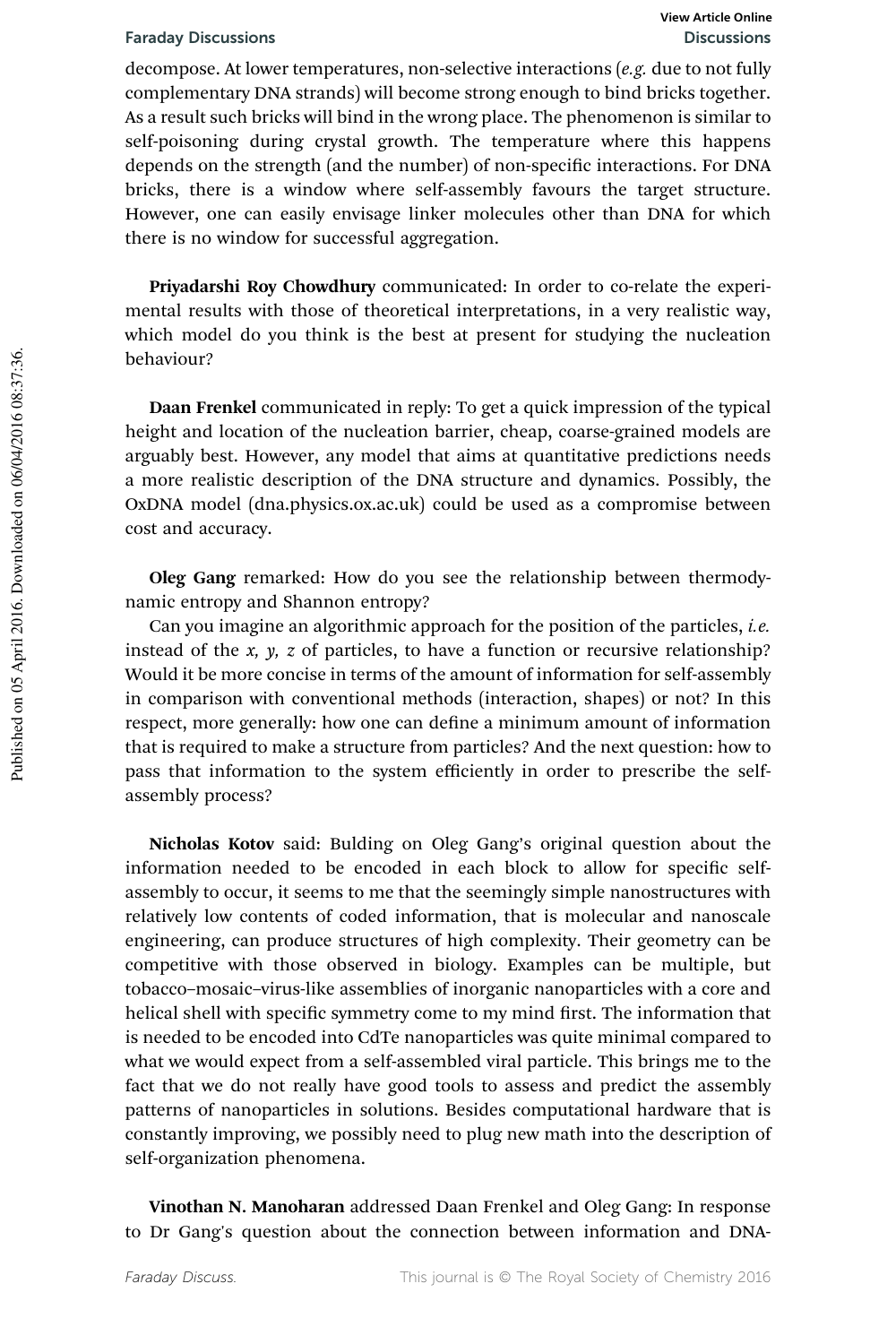mediated self-assembly and to Prof. Frenkel's comment about the connection to neural networks: the paper by Murugan and coworkers $^{\rm 1}$  discusses the relation between the ability of a nanoparticle suspension to self-assemble into multiple structures and the ability of associative neural networks to store memories, within the context of the Hopfield model.

1 A. Murugan, Z. Zeravcic, M. P. Brenner and S. Leibler, PNAS, 2015, 112, 54.

Priyadarshi Roy Chowdhury opened a general discussion on the paper by Robert Botet by communicating:§ How can simulation be done in a better way so that the co-relation between experimental and theoretical results becomes much more realistic?

Robert Botet communicated in reply: The major improvement to do is to include the liquid phase in the Monte-Carlo simulations. Indeed, the liquid phase is expected to be a kind of reservoir of particles unfit for the expected crystalline phases. This idea is only an assumption at this stage and should be checked. The issue is to compute the correct free energy of the liquid phase for a polydisperse system at a given volume fraction.

Priyadarshi Roy Chowdhury communicated: Which simulation model do you consider to give a reliable and comprehensive explanation of molecular reaction dynamics?

Robert Botet communicated in reply: I probably do not grasp the question. The simulations presented in paper 8522 are about regular Monte-Carlo (i.e. performing random exchanges of system states according to the thermodynamic rules) and not reaction dynamics. For the latter, one may refer to the book by R. Levine.

Vandana Shinde communicated: 1. Can we find the % amount of FCC and BCC crystalline structures in the system? 2. Is this theory applicable for all types of binary nanostructure crystalline systems?

Robert Botet communicated in reply: 1. Yes, since the proportion of FCC and BCC is allowed to vary during a numerical simulation, the final state provides a value for the respective volume proportions. 2. This approach is quite general, providing the final system is, in some way, an equilibrated system (in the thermodynamic sense). Actually, the theory is very close to the original Monte-Carlo idea: one follows the biased random walk of the representative point of the system in the configuration space. The main issue is that one has to 'guess', before starting a simulation, which crystalline phases could be present. If one forgets a phase, only a part of the configuration space is investigated, which may lead to the wrong final state.

Nicholas Kotov opened a general discussion on the paper by Pedro A. Sánchez: One can, in principle, manipulate magnetic particles inside the body using external magnetic fields.

<sup>§</sup> The paper by Robert Botet was not presented at the meeting, but questions and responses have been provided afterwards.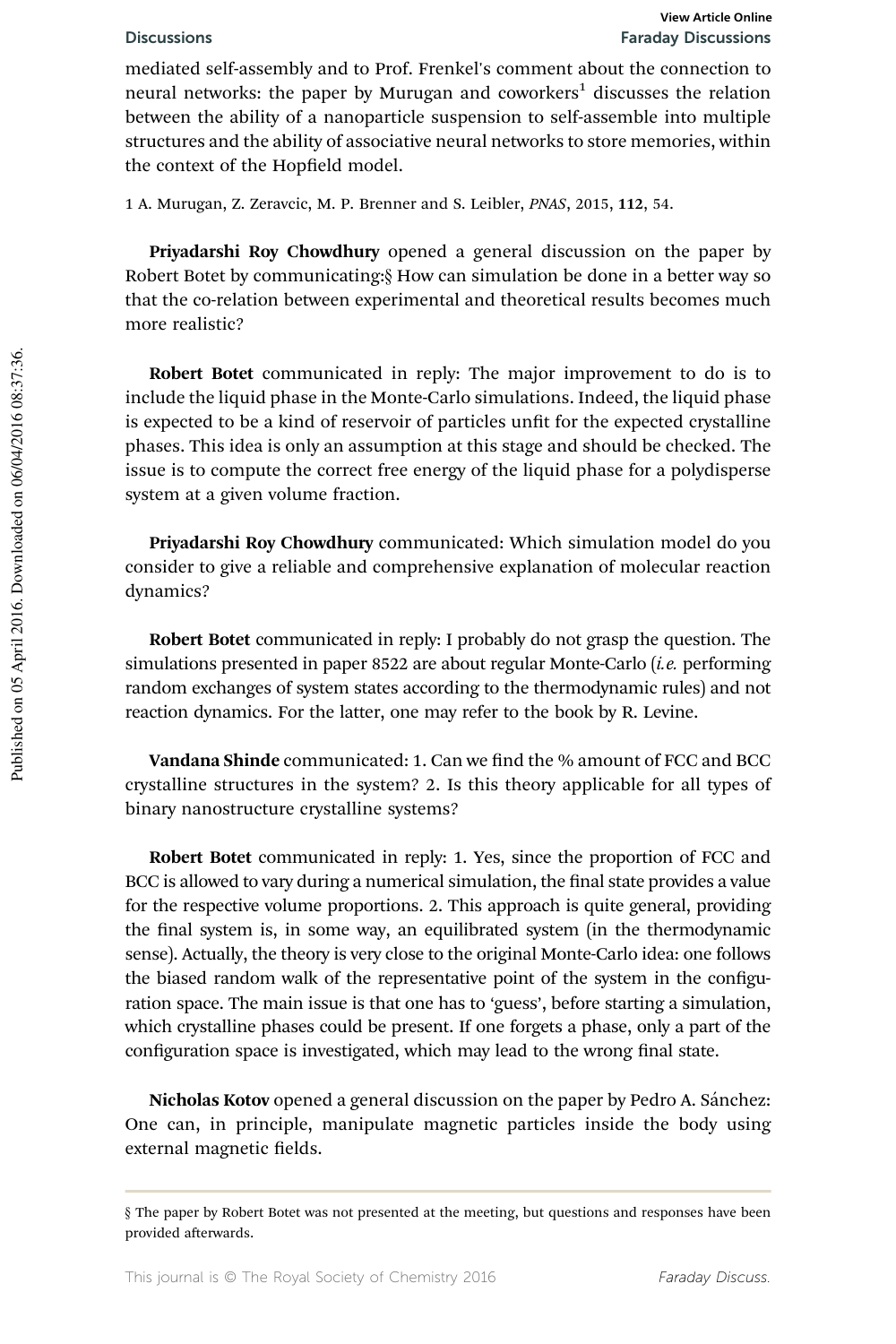### **Faraday Discussions Discussions Discussions**

Pedro A. Sánchez answered: Yes, that is, for instance, the idea behind the use of magnetic nanoparticles for hyperthermia treatments against cancer tumors, in which the particles are forced to quickly fluctuate under the action of oscillating external fields, heating the surrounding environment and destroying the cancer cells. Magnetic microswimmers have also been proposed as propellers for drug delivery microrobots driven by external magnetic fields.

B. L. V Prasad asked: A few nanoparticles assemble into a brush like structure, how do the brushes interact with each other? Does this influence the final structures being formed?

Pedro A. Sánchez answered: The interaction between two brushes is expected to be really complex due to the interplay between the bonding constraints and the steric and magnetic forces. Therefore, it is really hard to foresee the resulting structures without further studies. This is an interesting topic that we will surely address in the future.

Ajeet Srivastav commented: The magnetic anisotropies and the dipole–dipole interactions should be considered when designing the magnetic field interactions.

Pedro A. Sánchez responded: The design complexity of the external field depends on the scale at which one wants to control the structure of the brush. If one is interested only in determining the overall height of the brush, then it is enough to apply a homogeneous field perpendicular to the grafting surface with a proper intensity. The control of the structure at the scale of individual particles is much more complicated and it is even possible that some arbitrary configurations will never be accessible.

Daan Frenkel asked: In your presentation you discuss one possible application of the field-induced stretching of filaments of magnetic colloids, namely the design of switchable filters. Have you considered using such filaments in conjunction with a periodically modulated, rotating field to make magnetic 'cilia' that could be used to pump liquids?

Pedro A. Sánchez answered: That is actually one of the most largely studied applications of chains of magnetic colloids and nanoparticles to date, even though the amount of research groups around the world working on the topic is still relatively small. Both simply self-assembled chains and polymer crosslinked chains of magnetic particles, which are what we call magnetic filaments, have been considered for this functionality, either grafted to other small bodies to form a magnetically propelled microswimmer or grafted to the wall of a channel to pump the background fluid. In the latter case, that is closer to the brush structure discussed in our paper, there should be a minimum distance between the grafted chains in order to obtain an effective pumping. Therefore, the related studies consider only grafting densities of filaments that are significantly lower than the ones analyzed in our work.

Nirmalya Bachhar remarked: What happens if you change/tilt the direction of the magnetic field? Would you expect a different kind of shape?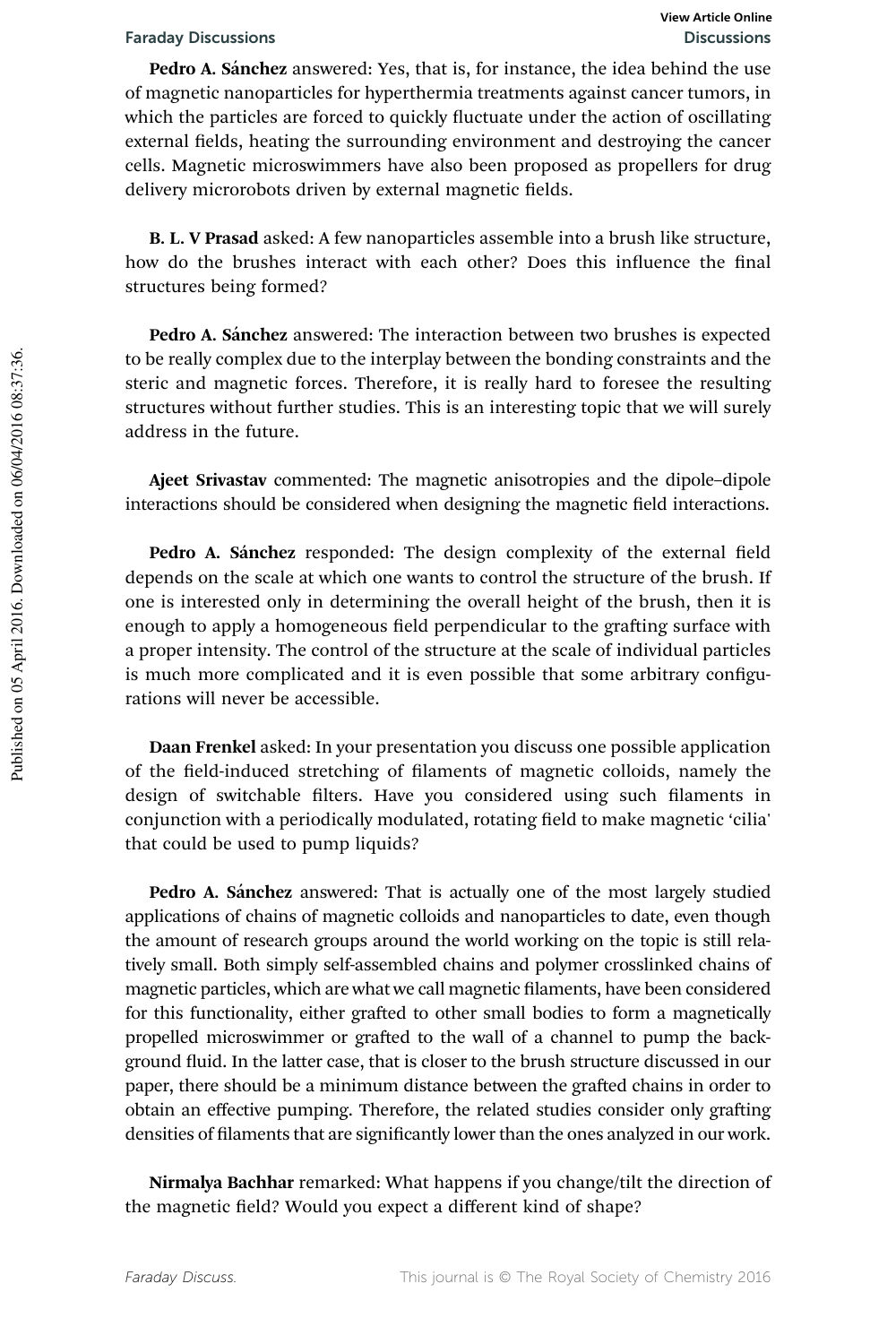### Discussions Faraday Discussions **View Article Online**

Pedro A. Sánchez responded: We have not studied these conditions yet, but we can guess what will be the overall response of the brush structure. In any case, in the limit of high field intensities the filaments experience a straightening and tend to remain parallel to the field direction. When the field is perpendicular to the grafting surface, the brush reaches its maximum height, given by the contour length of the filaments. If the field is not perpendicular, the filaments will still tend to remain parallel to the field, resulting in a lower maximum vertical height of the brush. A more difficult to predict question is what will happen to the structure at the scale of individual particles. The tilting of the filaments, following the field direction, will reduce the distance between neighboring chains, maybe favoring the appearance of certain interchain connections, but probably also increasing the repulsions. Therefore, it is hard to predict the small scale structure without further analysis and eventual simulations.

Priyadarshi Roy Chowdhury communicated: What limitations arise if the temperature is kept in the low range rather than using an extended range with respect to the filament brush system?

Pedro A. Sánchez communicated in reply: At low temperatures, the structure of the magnetic brush experiences larger changes by switching the external magnetic field on and off. Without the field, the filaments bend towards the grafting surface to form a fully connected network and the average brush height reaches its minimum. In this situation, the structure of the filament network is mainly determined by the dipole–dipole interactions. When a field perpendicular to the grafting surface is switched on, the filaments tend to align with the field, remaining in a straight conformation. This hinders the connections between neighboring filaments. Therefore, at low temperatures the overall impact of the field is higher and the network of connected filaments tends to disappear for strong fields.

Oleg Gang opened a general discussion on the paper by P. B. Sunil Kumar:‡ What is the main origin of the different phases that you observed?

Mohamed Laradji answered: The clustering of the nanoparticles is the result of effective membrane-mediated interactions between them. In particular, at high adhesion strengths, the nanoparticles locally induce a negative Gaussian curvature of the membrane, preventing them from clustering in chains, leading to starshaped clusters.

Sudeep Punnathanam asked: Did you compute the surface diffusivity of the nanoparticles on the lipid surface? What is its role in the formation of ordered structures both in the low adhesion case as well as the high adhesion case?

Mohamed Laradji replied: We calculated the diffusion coefficient of a single nanoparticle on the lipid membrane and found that the diffusivity slightly decreases with increasing adhesion strength. We did not however compute the

<sup>‡</sup> The paper by P. B. Sunil Kumar was presented by Mohamed Laradji, University of Memphis, Memphis, USA.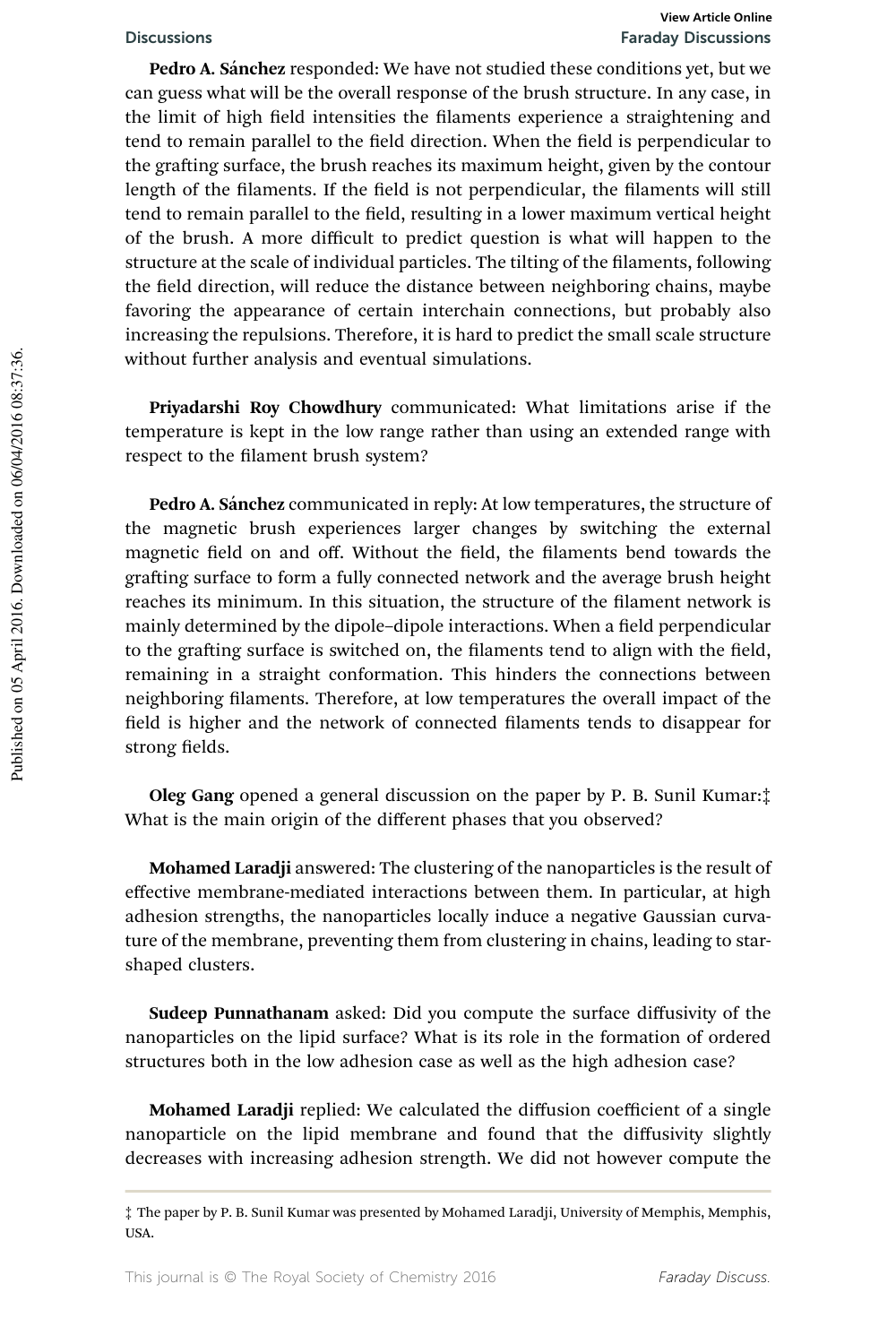diffusivity of an ensemble of nanoparticles on the membrane. We anticipate that it will decrease with increasing the number density of the nanoparticles. However, the relationship between the diffusivity and the type of assembly is not known at the moment. We will compute it in the near future.

Rajdip Bandyopadhyaya asked two questions: 1. Have you conducted simulations where the membrane surface fluctuates or modulates spontaneously, creating zones of positive and negative curvature? Will this lead to transient nanoparticle assemblies? 2. What is the motivation for starting with anisotropic nanoparticles? Rather, if you start with spherical particles one can maybe compare the resulting simulated structures with experimental work in drug delivery, where spherical nanoparticles adsorb on lipid membranes (on the outer cell-boundary) before internalization into the cells.

Mohamed Laradji answered: 1. The membrane undergoes spontaneous thermally induced fluctuations with different local curvatures. We have performed simulations of planar membranes with different values of lateral tension. We found that for high values of tension, the adhesion of the anisotropic nanoparticles is hindered by the fact that the membrane is mainly flat. Small local fluctuations in curvature allow for the adhesion of the nanoparticles and their self-assembly. For low tension, the amount of thermally induced fluctuations increases, leading to an increase in the amount of self-assembled clusters. Once formed, the clusters tend to be very robust and stable. 2. We have indeed performed some simulations of spherical nanoparticles. In particular, we recently looked at the adhesion, wrapping and endocytosis of spherical nanoparticles.<sup>1</sup> We are also currently looking in detail at the self-assembly of spherical nanoparticles in bilayers. We already know that there exist spherical nanoparticles with a wide range of sizes and adhesion strengths which self-assemble into linear chains. They may also self-assemble into compact clusters with triangular symmetry. The stability of these structures is under investigation.

1 E. J. Spangler, S. Upreti and M. Laradji, J. Chem. Phys., 2016, 144, 044901.

Vinothan N. Manoharan commented: Prof. Bandyopadhyaya asked about the assembly of spherical nanoparticles at a membrane interface. My group has done experiments on a much simpler system consisting of spherical colloidal particles on the surface of a spherical droplet.<sup>1</sup> We found that the particles form quasi-onedimensional ribbons (see Fig. 1), similar to the assemblies seen in Prof. Kumar's system of anisotropic particles on the surface of a vesicle. The difference is that in our system, the particles do not alter the curvature, and there are isotropic attractive interactions between the particles. The reason for the quasi-1D assembly was first proposed by Schneider and Gompper in a theoretical paper from 2005: $^2$  the formation of ribbons minimizes the elastic energy associated with stretching the assemblies onto a surface with positive Gaussian curvature. So in addition to the mechanism shown by Prof. Kumar for the formation of chain-like assemblies from anisotropic particles, there is another mechanism for the assembly of anisotropic assemblies from isotropic particles.

1 G. Meng, J. Paulose, D. R. Nelson and V. N. Manoharan, Science, 2014, 343, 634.

2 S. Schneider and G. Gompper, Europhys. Lett., 2005, 70, 136.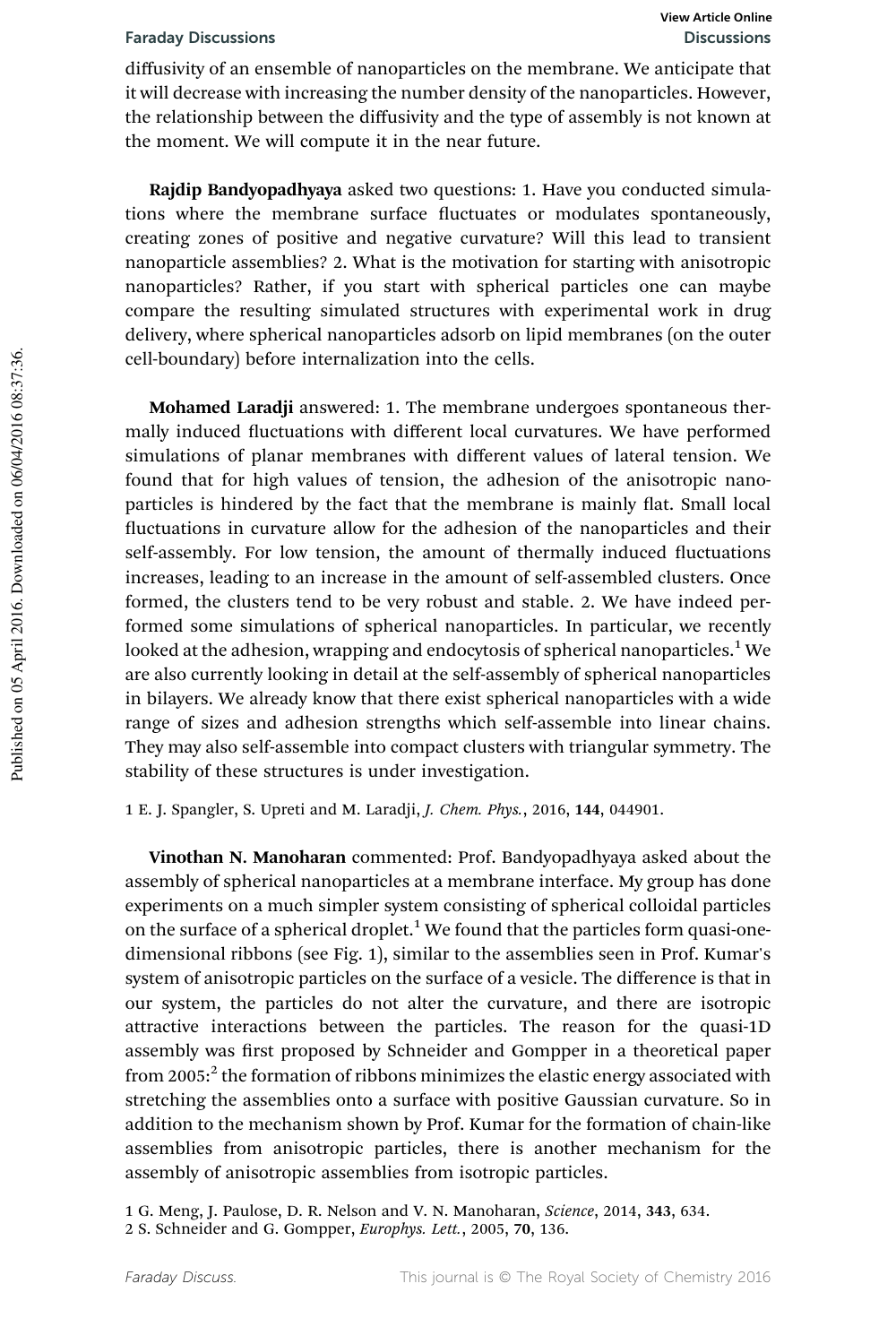

Fig. 1 Confocal microscope image of 1-micrometer, attractive colloidal particles assembling into quasi-one-dimensional crystals ('ribbons') on the surface of a spherical water droplet. See G. Meng, J. Paulose, D. R. Nelson and V. N. Manoharan, Science, 2014, 343, 634. Image courtesy of G. Meng.

Sunil Kumar responded: I agree that there could be multiple mechanisms acting to form the one dimensional assembly. In our simulations, there is not explicit attractive interactions between the particles. Particle assembly is through membrane mediated interactions. We see sidewise attraction between pairs of particles and then these pairs attracting sidewise form bigger clusters etc. We also show that, depending on the parameters of the simulation, there is a preferred angle between a pair of particles, indicating that pairwise interactions are the dominant reason for the shape of the assemblies formed.

Rajdip Bandyopadhyaya replied: It is nice to learn of contrasting examples of assembly of nanoparticles on a membrane surface – in one case it is repulsive anisotropic particles (Sunil Kumar and Mohammed Laradji's paper in this Faraday Discussion volume) influencing local membrane curvature to bring about chain-like or splay aggregation of nanoparticles, while in the example of this comment<sup>1</sup> it is that of attractive, spherical nanoparticles forming much larger global-scale branched-ribbon-like patterns. It will be interesting to explore other possible assembly-patterns theoretically and validate them through experiments, a concerted experimental plus simulation study, which will be a logical next step from these two papers.

1 G. Meng, J. Paulose, D. R. Nelson and V. N. Manoharan, Science, 2014, 343, 634.

Madivala G. Basavaraj addressed Mohamed Laradji and Sunil Kumar: One way to realize the simulation results you have presented *via* experiments is by using a system of cationic vesicles and oppositely charged rods through electrostatic attraction. Would there be any shape transitions in the vesicles due to the fact that particles are charged, which would accompany the release of counterions? Have you considered the effect of such counterions? Would the presence of particles in the interior of the vesicles change the phase behaviour?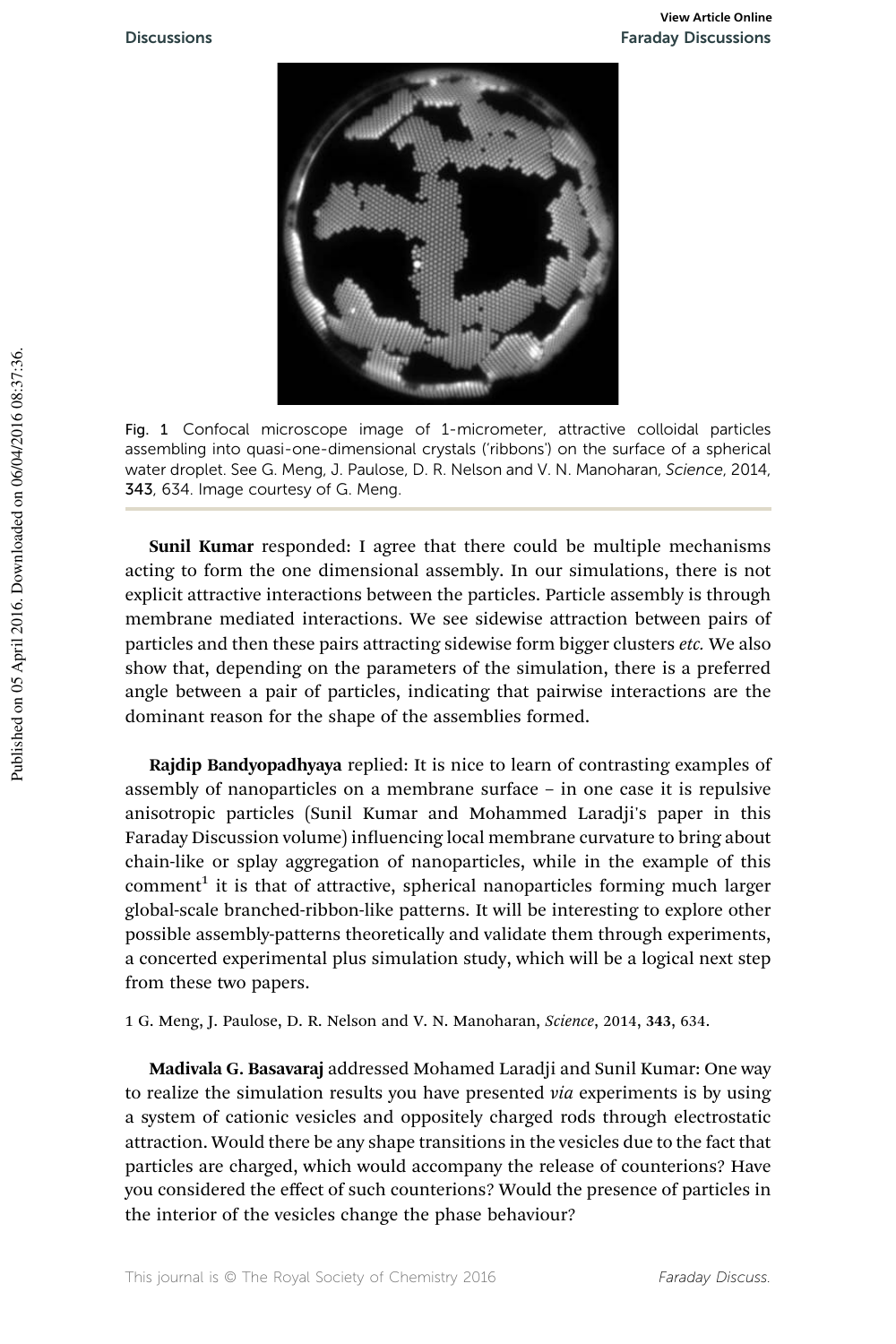Mohamed Laradji answered: The proposal seems very reasonable. The nanoparticles used in the simulations are crescent-shaped. The aggregation of the anisotropically curved nanoparticles in our simulations is different from that of rods. For example, aster-shaped aggregates do not form when rods adhere to vesicles. Counterions are not explicitly accounted for in our simulations. As alluded, we do expect that aggregation of the anisotropically curved nanoparticles on the interior side of the vesicle to be different from the case where they are on the outer side of the vesicle. In particular, the binding of the nanoparticles to the vesicle inner side will occur at a higher binding threshold than that to the outer side. This is currently being investigated by us.

Sunil Kumar responded: Yes, electrostatic attraction would change the shape of the vesicles. Please see our recent work "Curvature inducing macroion condensation driven shape changes of fluid vesicles" on this.<sup>1</sup> In the current manuscript we do not consider any explicit electrostatic interactions. The shape of the vesicles can depend on the presence of particles inside the vesicles as this will restrict the volume change. We are currently working on this problem.

1 K. K. Sreeja, J. H. Ipsen, P. B. Sunil Kumar, J. Chem. Phys., 2015, 143, 194902.

Daan Frenkel addressed Sunil Kumar and Mohamed Laradji: Your curved nanoparticles reproduce many of the functions of BAR proteins.

As you know there are also proteins that stabilise phospholipid tubes between vesicles. Can this behaviour be captured by your coarse-grained model?

Mohamed Laradji answered: As stated in the introduction of our article, our work is in part motivated by BAR proteins. It is very possible that the anisotropic nanoparticles considered by us will indeed stabilize nanoscale tubes between vesicles or a single vesicle to a planar membrane. This is a very interesting point which we will certainly investigate in the near future.

Sunil Kumar replied: Yes, BAR proteins are believed to be involved in the formation of lips tubes and the ramified shapes of organelles. Though the exact mechanism by which they achieve this is still unclear, curvature induction and curvature sensing are supposed to play important roles in the ability of BAR proteins to deform the membrane. In our simulations, we do see stabilisation of highly curved regions, like ridges, on the membrane. However, to see tube formation we need to go into much larger system sizes. Please note that earlier Monte Carlo Simulations, which treat these inclusions as an anisotropic curvature inducing field, have seen tube formation. $<sup>1</sup>$ </sup>

1 N. Ramakrishnan, P. B. Sunil Kumar and J. H. Ipsen, Biophys. J., 2013, 104,1018.

Rajdip Bandyopadhyaya addressed Daan Frenkel, Mohamed Laradji and Pedro A. Sánchez: Steve Granick mentioned the Science paper on constructing a periodic table of different protein complexes.<sup>1</sup>

Similarly, what is the possibility of nanoparticle-aggregate motifs? How many parameters influence this problem? What is the role of the individual nanoparticle and where does the effect of particle–particle interaction end? What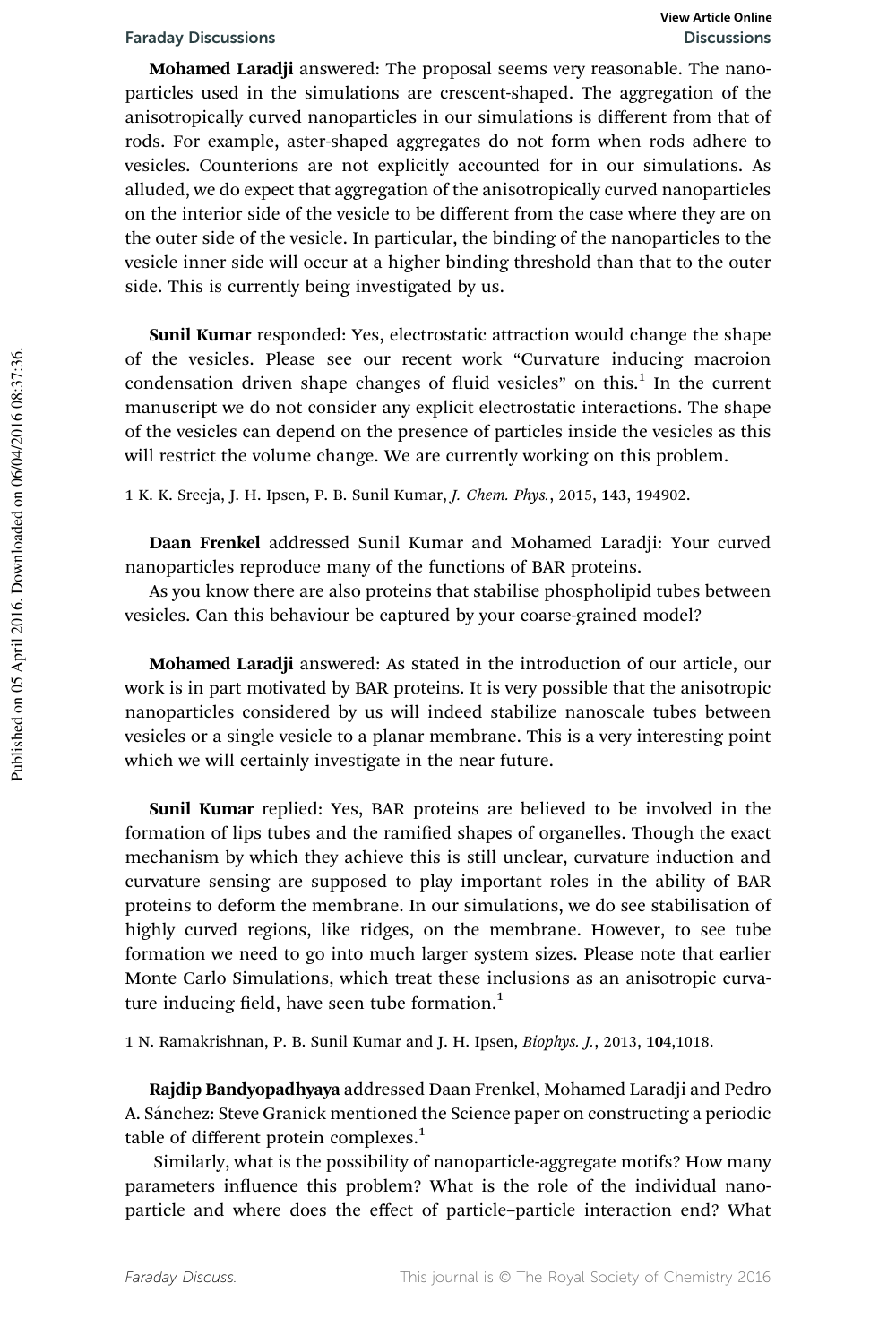diverse topological structures are possible? For example, maybe the number of amino-acid units and pH define protein aggregates. Likewise what are the minimum number of parameters required to capture nanoparticle aggregates, in the absence of any external field? Is it possible to develop some finite number of measures of resulting nanoparticle aggregate-structures, so as to capture all structures and classify them systematically? Otherwise a large set of different aggregates is possible.

1 S. E. Ahnert, J. A. Marsh, H. Hernández, C. V. Robinson and S. A. Teichmann, Science, 2015, 350, DOI: 10.1126/science.aaa2245.

Daan Frenkel replied: I should stress that our models are, at present, highly simplified and that therefore we cannot really assess the effect on the aggregates of the shape of the DNA bricks (or the constructs with a higher coordination number that we discuss in our paper). Apart from steric factors, the interaction between DNA bricks is determined exclusively by the complementary DNA sequences that link neighbouring particles together. As was shown in Ref. 4, DNA bricks can self-assemble into a variety of topologically distinct structures. These can be characterised by their topological genus. However, the topological genus is but one parameter to characterise DNA-brick structures.

Mohamed Laradji responded: These are excellent questions. I think that others should interject in answering them. I would guess that the shape of the nanoparticles, and the way they are decorated should affect very strongly the details of their aggregation.

Pedro A. Sánchez answered: In the simplest (but still reasonably representative) model of magnetic nanoparticles self-assembly, corresponding to monodisperse hard spheres with point dipoles located at their centers, the parameters that determine the self-assembly motifs are the ratio between the dipolar moment and the temperature, and the particle concentration. The latter determines the appearance of frustrated configurations in the aggregates. Even considering just the ground states of the system, the possibilities change strongly with any added parameter that we may want to consider, like the polydispersity of the particles or any shape anisotropy.

In an exercise of maximum abstraction, I would say that the minimum general factors that should determine the motifs in aggregates of nanoparticles are:

(1) The range of particle pair interactions (steric, patchy: short ranged; electrostatic: long ranged but usually screened; magnetic: long ranged, not screened ...); (2) The relative strength of the particle pair interactions with respect to the thermal fluctuations; (3) The anisotropies of the particle pair interactions; (4) The constraints (walls, density ...). Of course this exercise is just a starting point without any predictive power

Oleg Gang questioned: To what degree are the local membrane deformations important?

Mohamed Laradji replied: Clustering of the nanoparticles is the result of membrane deformations induced by the nanoparticles.